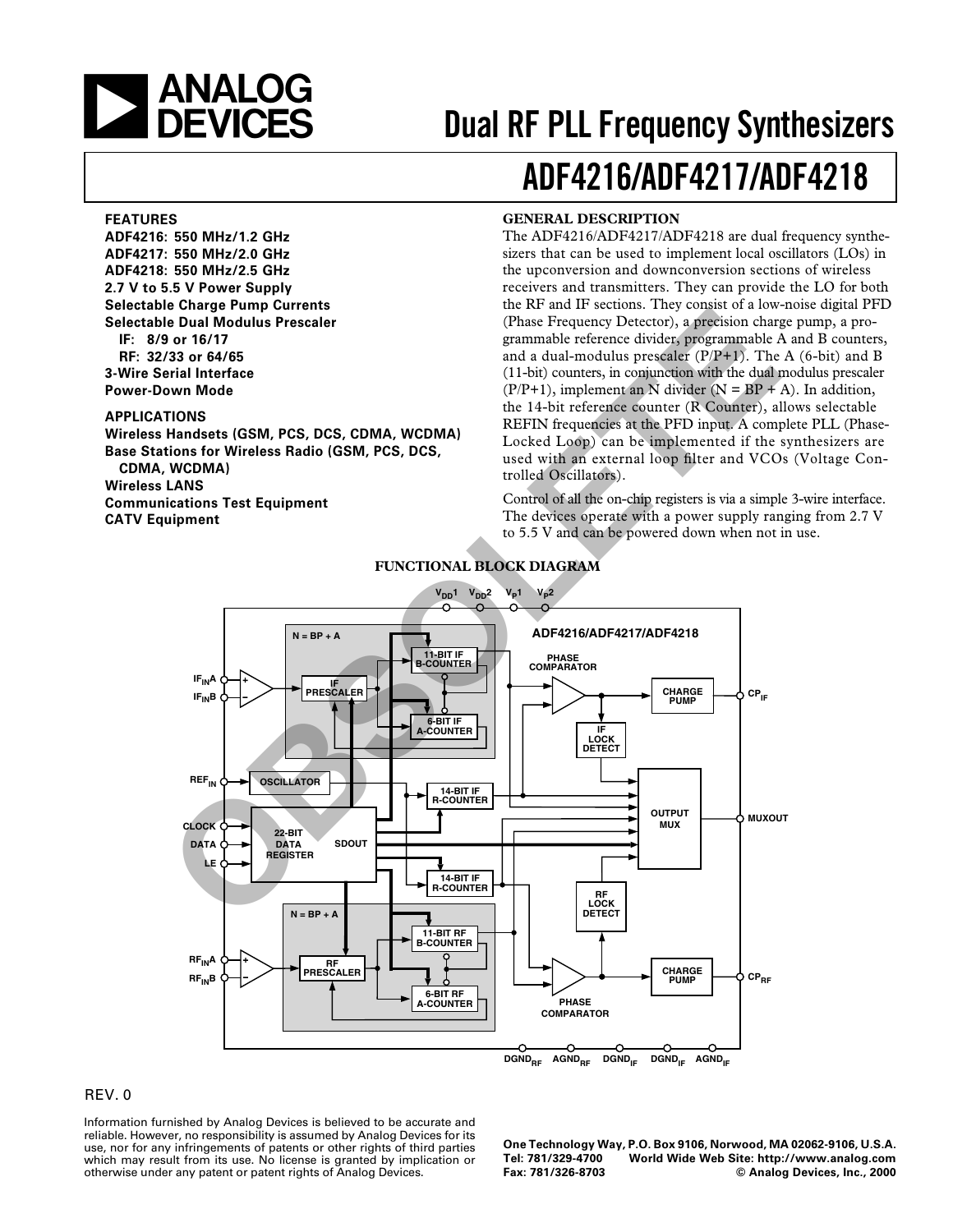# $\mathbf{ADF4216} / \mathbf{ADF4217} / \mathbf{ADF4218} - \mathbf{SPECIFICATIONS}^1_{(\mathsf{V_{DD}1}= \mathsf{V_{DD}2}=3 \mathsf{V}~\pm~10 \mathsf{\%},~5 \mathsf{V}~\pm~10 \mathsf{\%};}$

**VDD1, VDD2 VP1, VP2 6.0 V ; AGNDRF = DGNDRF = AGNDIF = DGNDIF = 0 V; TA = TMIN to TMAX unless otherwise noted.)**

| Parameter                                    | <b>B</b> Version           | $B$ Chips <sup>2</sup> | Unit          | <b>Test Conditions/Comments</b>             |
|----------------------------------------------|----------------------------|------------------------|---------------|---------------------------------------------|
| RF/IF CHARACTERISTICS (3 V)                  |                            |                        |               |                                             |
| RF Input Frequency $(RF_N)$                  |                            |                        |               | See Figure 3 for Input Circuit.             |
| ADF4216                                      | 0.2/1.2                    | 0.2/1.2                | GHz min/max   | For lower frequency operation (below the    |
| ADF4217                                      | 0.2/2.0                    | 0.2/2.0                | GHz min/max   | minimum stated) use a square wave source.   |
| ADF4218                                      | 0.5/2.5                    | 0.5/2.5                | GHz min/max   |                                             |
| IF Input Frequency $(\text{IF}_{\text{IN}})$ | 45/550                     | 45/550                 | MHz min/max   |                                             |
| RF Input Sensitivity                         | $-15/ +4$                  | $-15/ +4$              | dBm min/max   |                                             |
| IF Input Sensitivity                         | $-10/+4$                   | $-10/+4$               | dBm min/max   |                                             |
| Maximum Allowable                            |                            |                        |               |                                             |
| Prescaler Output Frequency <sup>3</sup>      | 165                        | 165                    | MHz max       |                                             |
| RF/IF CHARACTERISTICS (5 V)                  |                            |                        |               |                                             |
| RF Input Frequency $(RF_N)$                  |                            |                        |               | See Figure 3 for Input Circuit.             |
| ADF4216                                      | 0.2/1.2                    | 0.2/1.2                | GHz min/max   | For lower frequency operation (below the    |
| ADF4217                                      | 0.2/2.0                    | 0.2/2.0                | GHz min/max   | minimum stated) use a square wave source.   |
| ADF4218                                      | 0.5/2.5                    | 0.5/2.5                | GHz min/max   |                                             |
| IF Input Frequency $(\text{IF}_{\text{IN}})$ | 25/550                     | 25/550                 | MHz min/max   |                                             |
| RF Input Sensitivity                         | $-15/ +4$                  | $-15/ +4$              | dBm min/max   |                                             |
| IF Input Sensitivity                         | $-10/+4$                   | $-10/+4$               | dBm min/max   |                                             |
| Maximum Allowable                            |                            |                        |               |                                             |
| Prescaler Output Frequency <sup>3</sup>      | 200                        | 200                    | MHz max       |                                             |
| REFIN CHARACTERISTICS                        |                            |                        |               |                                             |
| <b>REFIN Input Frequency</b>                 | 5/40                       | 5/40                   | MHz min/max   | For $f < 5$ MHz, use dc-coupled square wave |
|                                              |                            |                        |               | $(0 \text{ to } V_{DD})$ .                  |
| REFIN Input Sensitivity <sup>4</sup>         | 0.5                        | 0.5                    | V p-p min     | AC-Coupled. When DC-Coupled:                |
| <b>REFIN Input Capacitance</b>               | 10                         | 10                     | pF max        | 0 to V <sub>DD</sub> max (CMOS-Compatible)  |
| <b>REFIN Input Current</b>                   | ±100                       | ±100                   | µA max        |                                             |
|                                              |                            |                        |               |                                             |
| PHASE DETECTOR                               |                            |                        |               |                                             |
| Phase Detector Frequency <sup>5</sup>        | 40                         | 40                     | MHz max       |                                             |
| <b>CHARGE PUMP</b>                           |                            |                        |               |                                             |
| I <sub>CP</sub> Sink/Source                  |                            |                        |               |                                             |
| High Value                                   | 4.5                        | 4.5                    | mA typ        |                                             |
| Low Value                                    | 1.125                      | 1.125                  | mA typ        |                                             |
| Absolute Accuracy                            | $\mathbf{1}$               |                        | $%$ typ       |                                             |
| I <sub>CP</sub> Three-State Leakage Current  | $\mathbf{1}$               | 1                      | nA typ        |                                             |
| Sink and Source Current Matching             | $\mathbf{1}$               | $\mathbf{1}$           | $%$ typ       |                                             |
| $I_{CP}$ vs. $V_{CP}$                        | 10                         | 10                     | $%$ max       | $0.5 V \le V_{CP} \le V_P - 0.5 V$          |
| $I_{CP}$ vs. Temperature                     | 10 <sub>1</sub>            | 10                     | $\%$ typ      | $V_{CP} = V_P/2$                            |
| <b>LOGIC INPUTS</b>                          |                            |                        |               |                                             |
| V <sub>INH</sub> , Input High Voltage        | $0.8\times\mathrm{V_{DD}}$ | $0.8 \times V_{DD}$    | V min         |                                             |
| V <sub>INL</sub> , Input Low Voltage         | $0.2 \times V_{DD}$        | $0.2 \times V_{DD}$    | V max         |                                             |
| $I_{INH}/I_{INL}$ , Input Current            | ±1                         | $\pm 1$                | µA max        |                                             |
| C <sub>IN</sub> , Input Capacitance          | 10                         | 10                     | $pF$ max      |                                             |
| Oscillator Input Current                     | ±100                       | ±100                   | µA max        |                                             |
| LOGIC OUTPUTS                                |                            |                        |               |                                             |
|                                              |                            |                        |               |                                             |
| V <sub>OH</sub> , Output High Voltage        | $V_{\rm DD}$ – $0.4$       | $V_{DD}$ – 0.4         | ${\rm V}$ min | $I_{OH}$ = 500 µA                           |
| V <sub>OL</sub> , Output Low Voltage         | 0.4                        | 0.4                    | V max         | $I_{OL}$ = 500 µA                           |
| <b>POWER SUPPLIES</b>                        |                            |                        |               |                                             |
| $V_{DD}1$                                    | 2.7/5.5                    | 2.7/5.5                | V min/V max   |                                             |
| $V_{DD}2$                                    | $V_{DD}1$                  | $V_{DD}1$              |               |                                             |
| $\rm V_P$                                    | $V_{DD}1/6.0$              | $\rm V_{DD}1/6.0$      | V min/V max   | $AV_{DD} \leq V_P \leq 6.0 V$               |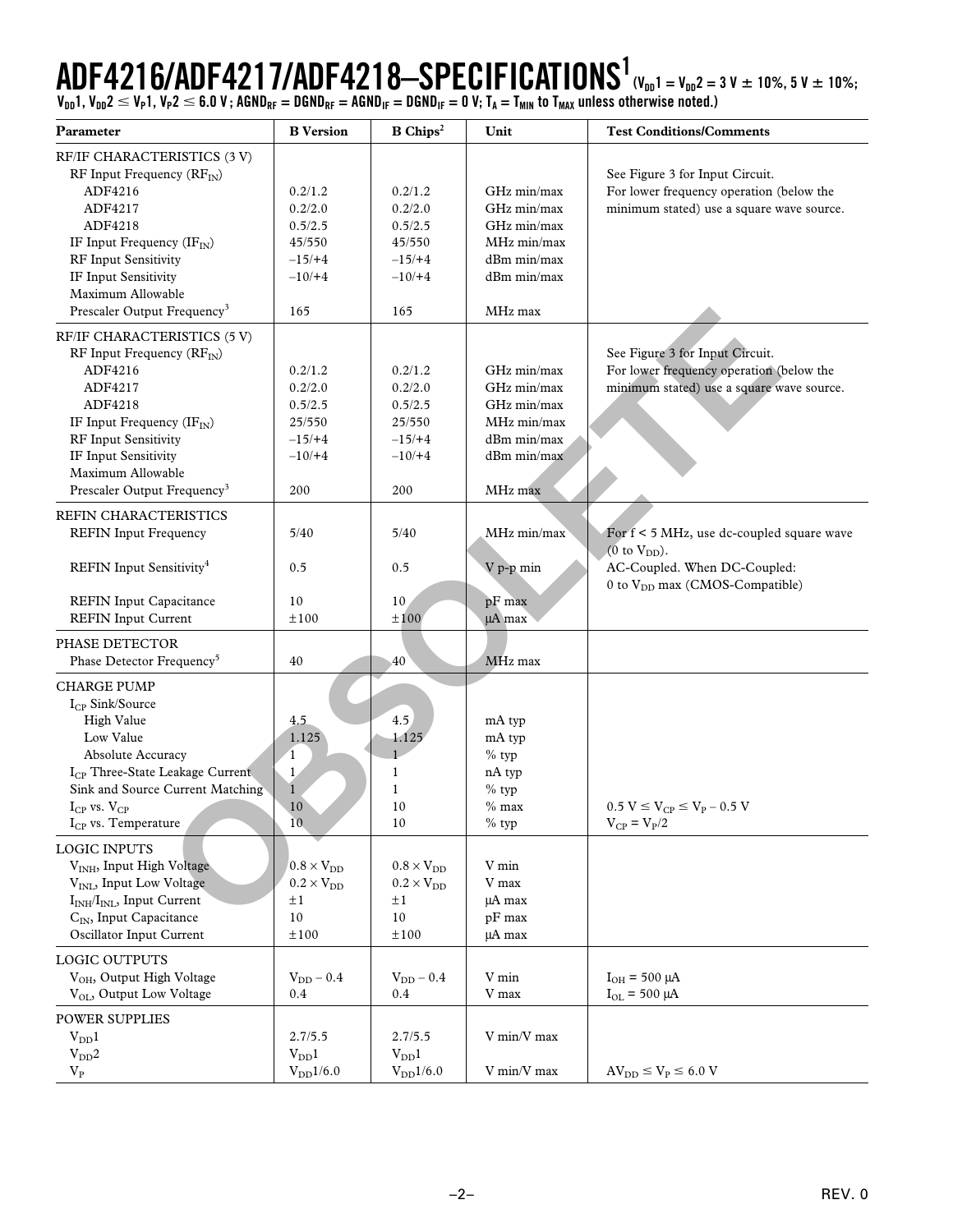| Parameter                                                                                                                                                                                                                                                                    | <b>B</b> Version | $\mathbf B$ Chips <sup>2</sup> | Unit          | <b>Test Conditions/Comments</b>                                                                                                                                                       |
|------------------------------------------------------------------------------------------------------------------------------------------------------------------------------------------------------------------------------------------------------------------------------|------------------|--------------------------------|---------------|---------------------------------------------------------------------------------------------------------------------------------------------------------------------------------------|
| <b>POWER SUPPLIES (Continued)</b>                                                                                                                                                                                                                                            |                  |                                |               |                                                                                                                                                                                       |
| $I_{DD}$ (RF + IF) <sup>6</sup>                                                                                                                                                                                                                                              |                  |                                |               | See TPC 22 and TPC 23                                                                                                                                                                 |
| ADF4216                                                                                                                                                                                                                                                                      | 18               | 9                              | mA max        | 9.0 mA typical at $V_{DD} = 3$ V and $T_A = 25$ °C                                                                                                                                    |
| ADF4217                                                                                                                                                                                                                                                                      | 21               | 12                             | mA max        | 12 mA typical at $V_{DD} = 3$ V and $T_A = 25$ °C                                                                                                                                     |
| ADF4218                                                                                                                                                                                                                                                                      | 25               | 14                             | mA max        | 14 mA typical at $V_{DD}$ = 3 V and $T_A$ = 25°C                                                                                                                                      |
| $I_{DD}$ (RF Only)                                                                                                                                                                                                                                                           |                  |                                |               |                                                                                                                                                                                       |
| ADF4216                                                                                                                                                                                                                                                                      | 10               | 5                              | mA max        | 5.0 mA typical at $V_{DD}$ = 3 V and $T_A$ = 25°C                                                                                                                                     |
| ADF4217                                                                                                                                                                                                                                                                      | 14               | 7                              | mA max        | 7.0 mA typical at $V_{DD}$ = 3 V and $T_A$ = 25°C                                                                                                                                     |
| ADF4218                                                                                                                                                                                                                                                                      | 18               | 9                              | mA max        | 9.0 mA typical at $V_{DD} = 3$ V and $T_A = 25$ °C                                                                                                                                    |
| $I_{DD}$ (IF Only)                                                                                                                                                                                                                                                           |                  |                                |               |                                                                                                                                                                                       |
| ADF4216                                                                                                                                                                                                                                                                      | 9                | 4.5                            | mA max        | 4.5 mA typical at $V_{DD}$ = 3 V and T <sub>A</sub> = 25°C                                                                                                                            |
| ADF4217                                                                                                                                                                                                                                                                      | 9                | 4.5                            | mA max        | 4.5 mA typical at $V_{DD}$ = 3 V and $T_A$ = 25°C                                                                                                                                     |
| ADF4218                                                                                                                                                                                                                                                                      | 9                | 4.5                            | mA max        | 4.5 mA typical at $V_{DD} = 3$ V and $T_A = 25$ °C                                                                                                                                    |
| $I_{P} (I_{P}1 + I_{P}2)$                                                                                                                                                                                                                                                    | 0.6              | 0.6                            | mA max        | $T_A = 25^{\circ}C$                                                                                                                                                                   |
| Low-Power Sleep Mode                                                                                                                                                                                                                                                         | 5                | 5                              | µA max        | 0.5 µA typical                                                                                                                                                                        |
| NOISE CHARACTERISTICS                                                                                                                                                                                                                                                        |                  |                                |               |                                                                                                                                                                                       |
| Phase Noise Floor <sup>7</sup>                                                                                                                                                                                                                                               | $-171$           | $-171$                         | $dBc/Hz$ typ  | @ 25 kHz PFD Frequency                                                                                                                                                                |
|                                                                                                                                                                                                                                                                              | $-164$           | $-164$                         | $dBc/Hz$ typ  | @ 200 kHz PFD Frequency                                                                                                                                                               |
| Phase Noise Performance <sup>8</sup>                                                                                                                                                                                                                                         |                  |                                |               | @ VCO Output                                                                                                                                                                          |
| ADF4216, ADF4217, ADF4218 (IF) <sup>9</sup>                                                                                                                                                                                                                                  | $-91$            | $-91$                          | $dBc/Hz$ typ  | @ 1 kHz Offset and 200 kHz PFD Frequency                                                                                                                                              |
| ADF4216 (RF): 900 MHz Output <sup>10</sup>                                                                                                                                                                                                                                   | $-87$            | $-87$                          | $dBc/Hz$ typ  | @ 1 kHz Offset and 200 kHz PFD Frequency                                                                                                                                              |
| ADF4217 (RF): 900 MHz Output <sup>10</sup>                                                                                                                                                                                                                                   | $-88$            | $-88$                          | dBc/Hz typ    | @ 1 kHz Offset and 200 kHz PFD Frequency                                                                                                                                              |
| ADF4218 (RF): 900 MHz Output <sup>10</sup>                                                                                                                                                                                                                                   | $-90$            | -90                            | $dBc/Hz$ typ  | @ 1 kHz Offset and 200 kHz PFD Frequency                                                                                                                                              |
| ADF4216 (RF): 836 MHz Output <sup>11</sup>                                                                                                                                                                                                                                   | $-78$            | $-78$                          | $dBc/Hz$ typ  | @ 300 Hz Offset and 30 kHz PFD Frequency                                                                                                                                              |
| ADF4217 (RF): 1750 MHz Output <sup>12</sup>                                                                                                                                                                                                                                  | $-85$            | $-85$                          | $dBc/Hz$ typ  | @ 1 kHz Offset and 200 kHz PFD Frequency                                                                                                                                              |
| ADF4217 (RF): 1750 MHz Output <sup>13</sup>                                                                                                                                                                                                                                  | $-66$            | -66                            | dBc/Hz typ    | @ 200 Hz Offset and 10 kHz PFD Frequency                                                                                                                                              |
| ADF4218 (RF): 1960 MHz Output <sup>14</sup>                                                                                                                                                                                                                                  | $-84$            | -84                            | $dBc/Hz$ typ  | @ 1 kHz Offset and 200 kHz PFD Frequency                                                                                                                                              |
| Spurious Signals                                                                                                                                                                                                                                                             |                  |                                |               |                                                                                                                                                                                       |
| ADF4216 ADF4217, ADF4218 $(IF)^9$                                                                                                                                                                                                                                            | $-97/-106$       | $-97/-106$                     | $dB$ typ      | $\omega$ 200 kHz/400 kHz and 200 kHz PFD Frequency                                                                                                                                    |
| ADF4216 (RF): 900 MHz Output <sup>10</sup>                                                                                                                                                                                                                                   | $-98/-106$       | $-98/-106$                     | dB typ        | @ 200 kHz/400 kHz and 200 kHz PFD Frequency                                                                                                                                           |
| ADF4217 (RF): 900 MHz Output <sup>10</sup>                                                                                                                                                                                                                                   | $-91/-100$       | $-91/-100$                     | $dB$ typ      | @ 200 kHz/400 kHz and 200 kHz PFD Frequency                                                                                                                                           |
| ADF4218 (RF): 900 MHz Output <sup>10</sup>                                                                                                                                                                                                                                   | $-80/-84$        | $-80/-84$                      | $dB$ typ      | $\omega$ 200 kHz/400 kHz and 200 kHz PFD Frequency                                                                                                                                    |
| ADF4216 (RF): 836 MHz Output <sup>11</sup>                                                                                                                                                                                                                                   | $-80/-84$        | $-80/-84$                      | $dB$ typ      | @ 30 kHz/60 kHz and 30 kHz PFD Frequency                                                                                                                                              |
| ADF4217 (RF): 1750 MHz Output <sup>12</sup>                                                                                                                                                                                                                                  | $-88/-90$        | -88/-90                        | $dB$ typ      | @ 200 kHz/400 kHz and 200 kHz PFD Frequency                                                                                                                                           |
| ADF4217 (RF): 1750 MHz Output <sup>13</sup>                                                                                                                                                                                                                                  | $-65/-73$        | $-65/-73$                      | $dB$ typ      | @ 10 kHz/20 kHz and 10 kHz PFD Frequency                                                                                                                                              |
| ADF4218 (RF): 1960 MHz Output <sup>14</sup>                                                                                                                                                                                                                                  | $-80/-84$        | $-80/-84$                      | $dB$ typ      | @ 200 kHz/400 kHz and 200 kHz PFD Frequency                                                                                                                                           |
| <b>NOTES</b><br><sup>1</sup> Operating temperature range is as follows: B Version: $-40^{\circ}$ C to +85 <sup>°</sup> C.<br><sup>2</sup> The B Chip specifications are given as typical values.                                                                             |                  |                                |               | <sup>3</sup> This is the maximum operating frequency of the CMOS counters. The prescaler value should be chosen to ensure that the IF/RF input is divided down to a frequency that is |
| less than this value.<br>${}^{4}V_{DD}1 = V_{DD}2 = 3 V$ ; For $V_{DD}1 = V_{DD}2 = 5 V$ , use CMOS-compatible levels.<br><sup>5</sup> Guaranteed by design. Sample tested to ensure compliance.<br>${}^{6}P = 16$ ; RF <sub>IN</sub> = 900 MHz; IF <sub>IN</sub> = 540 MHz. |                  |                                |               | <sup>7</sup> The synthesizer phase noise floor is estimated by measuring the in-band phase noise at the output of the VCO and subtracting 20 logN (where N is the N divider value).   |
|                                                                                                                                                                                                                                                                              |                  |                                |               | ${}^{8}$ The phase noise is measured with the EVAL-ADF421XEB1 Evaluation Board and the HP8562E Spectrum Analyzer. The spectrum analyzer provides the REFIN for the                    |
| synthesizer ( $f_{REFOUT}$ = 10 MHz @ 0 dBm).                                                                                                                                                                                                                                |                  |                                | $\sim$ $\sim$ |                                                                                                                                                                                       |

 $^{9}$ f<sub>REFIN</sub> = 10 MHz; f<sub>PFD</sub> = 200 kHz; Offset frequency = 1 kHz; f<sub>IF</sub> = 540 MHz; N = 2700; Loop B/W = 20 kHz.

 ${}^{10}f_{REFIN} = 10 \text{ MHz}$ ;  $f_{PFD} = 200 \text{ kHz}$ ; Offset frequency = 1 kHz;  $f_{RF} = 900 \text{ MHz}$ ; N = 4500; Loop B/W = 20 kHz.

 $^{11}$ f<sub>REFIN</sub> = 10 MHz; f<sub>PFD</sub> = 30 kHz; Offset frequency = 300 Hz; f<sub>RF</sub> = 836 MHz; N = 27867; Loop B/W = 3 kHz.

 $^{12}f_{REFIN} = 10 \text{ MHz}; f_{PFD} = 200 \text{ kHz}; \text{ Office frequency} = 1 \text{ kHz}; f_{RF} = 1750 \text{ MHz}; N = 8750; Loop B/W = 20 \text{ kHz}.$ 

 $^{13}$ f<sub>REFIN</sub> = 10 MHz; f<sub>PFD</sub> = 10 kHz; Offset frequency = 200 Hz; f<sub>RF</sub> = 1750 MHz; N = 175000; Loop B/W = 1 kHz.

 $^{14}$ f<sub>REFIN</sub> = 10 MHz; f<sub>FFD</sub> = 200 kHz; Offset frequency = 1 kHz; f<sub>RF</sub> = 1960 MHz; N = 9800; Loop B/W = 20 kHz.

Specifications subject to change without notice.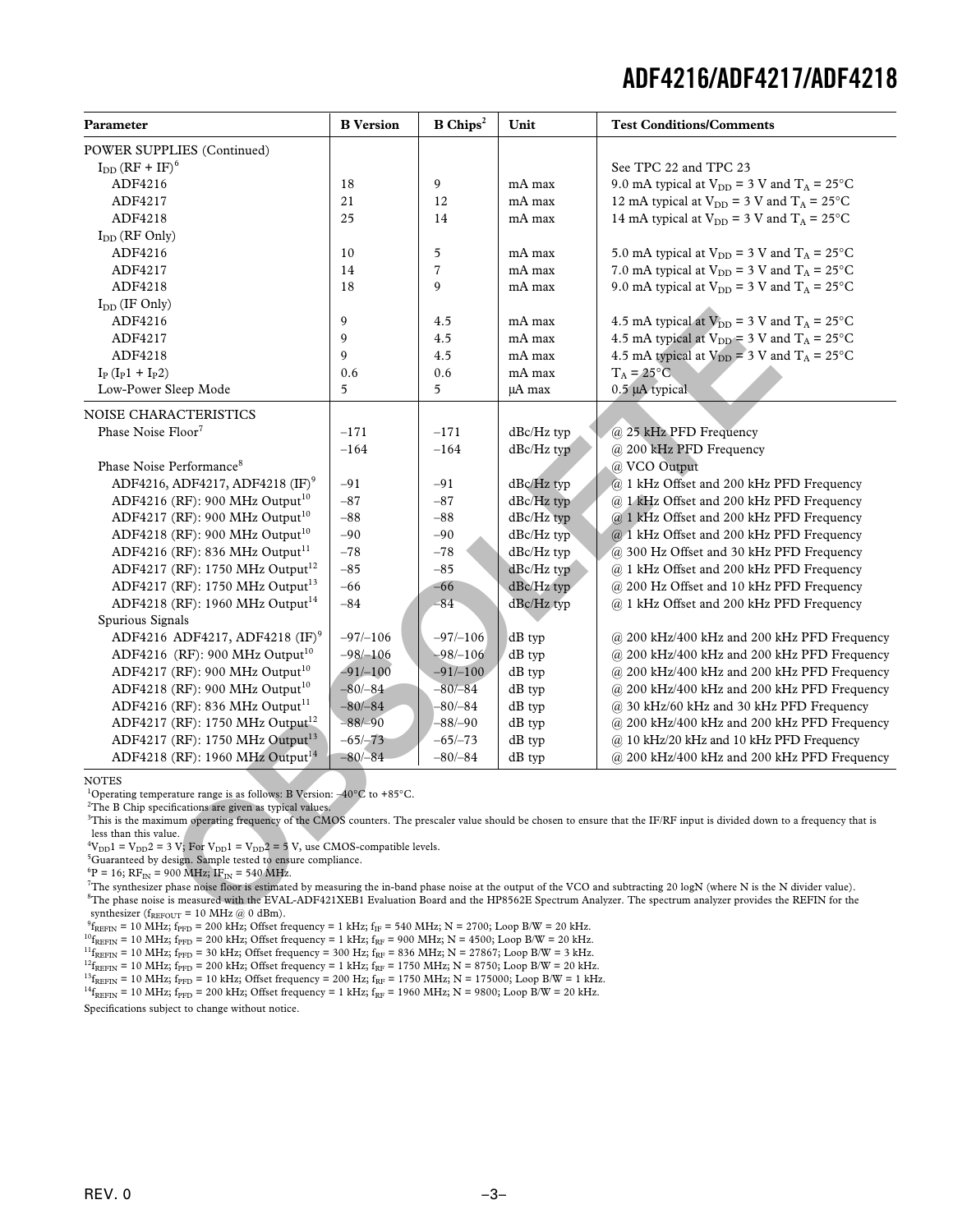# $\bf{TIMING\,\,\, CHARACTERISTICS}\,\,\,\stackrel{(V_{DD}1\,=\,V_{DD}2\,=\,3\,V\,\pm\,10\,\%,\,5\,V\,\pm\,10\,\%;\,V_P1,\,V_P2\,=\,V_{DD}\,,\,5\,V\,\pm\,10\,\%;\,A\text{GND}\,=\,D\,\text{GND}\,=\,0\,\,V;}$  $T_A = T_{MIN}$  to  $T_{MAX}$  unless otherwise noted.)

| Parameter      | Limit at<br>$T_{MIN}$ to $T_{MAX}$<br>(B Version) | Unit   | <b>Test Conditions/Comments</b> |
|----------------|---------------------------------------------------|--------|---------------------------------|
| $t_1$          | 10                                                | ns min | DATA to CLOCK Setup Time        |
| $t_2$          | 10                                                | ns min | DATA to CLOCK Hold Time         |
| $t_3$          | 25                                                | ns min | <b>CLOCK High Duration</b>      |
| $t_4$          | 25                                                | ns min | <b>CLOCK Low Duration</b>       |
| t <sub>5</sub> | 10                                                | ns min | CLOCK to LE Setup Time          |
| $t_6$          | 20                                                | ns min | LE Pulsewidth                   |

**NOTES** 

Guaranteed by design but not production tested.



Figure 1. Timing Diagram

## **ABSOLUTE MAXIMUM RATINGS1, 2**

TSSOP  $\theta_{IA}$  Thermal Impedance  $\ldots \ldots \ldots \ldots$  150.4°C/W

Lead Temperature, Soldering<br>Vapor Phase (60 sec) ....

#### **NOTES**

<sup>1</sup>Stresses above those listed under Absolute Maximum Ratings may cause permanent damage to the device. This is a stress rating only; functional operation of the device at these or any other conditions above those listed in the operational sections of this specification is not implied. Exposure to absolute maximum rating conditions for extended periods may affect device reliability.

 ${}^{2}$ This device is a high-performance RF integrated circuit with an ESD rating of < 2 kV and it is ESD sensitive. Proper precautions should be taken for handling and assembly.

 ${}^{3}$ GND = AGND = DGND = 0 V.

## **TRANSISTOR COUNT**

11749 (CMOS) and 522 (Bipolar).

## **ORDERING GUIDE**

| Model      | <b>Temperature Range</b>           | <b>Package Description</b>                | Package Option* |
|------------|------------------------------------|-------------------------------------------|-----------------|
| ADF4216BRU | $-40^{\circ}$ C to $+85^{\circ}$ C | Thin Shrink Small Outline Package (TSSOP) | RU-20           |
| ADF4217BRU | $-40^{\circ}$ C to $+85^{\circ}$ C | Thin Shrink Small Outline Package (TSSOP) | RU-20           |
| ADF4218BRU | $-40^{\circ}$ C to $+85^{\circ}$ C | Thin Shrink Small Outline Package (TSSOP) | RU-20           |

\*Contact the factory for chip availability.

### **CAUTION**

ESD (electrostatic discharge) sensitive device. Electrostatic charges as high as 4000 V readily accumulate on the human body and test equipment and can discharge without detection. Although the ADF4216/ADF4217/ADF4218 features proprietary ESD protection circuitry, permanent damage may occur on devices subjected to high-energy electrostatic discharges. Therefore, proper ESD precautions are recommended to avoid performance degradation or loss of functionality.

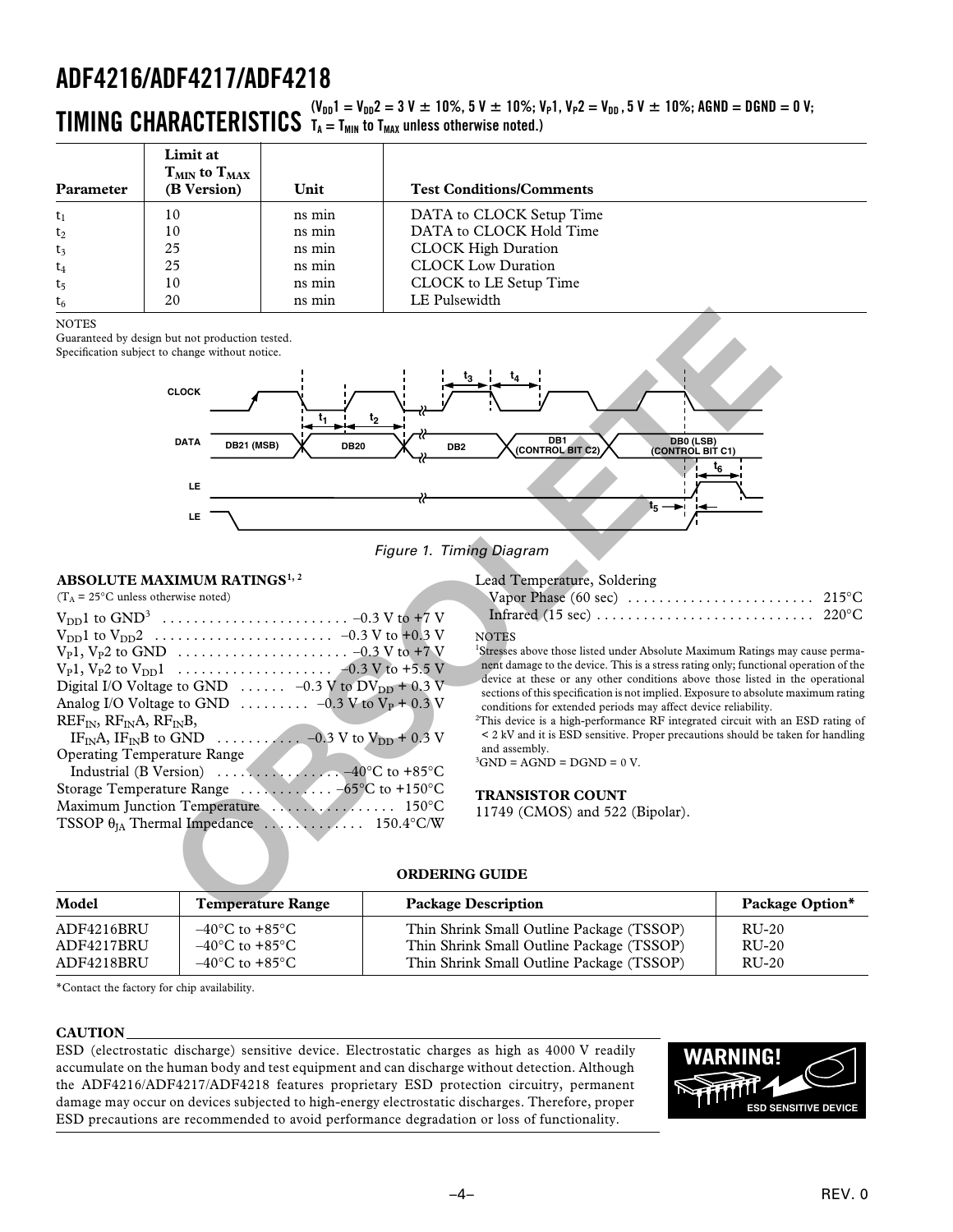# **PIN FUNCTION DESCRIPTIONS**

| $\text{Pin No.}$ | <b>Mnemonic</b>              | <b>Function</b>                                                                                                                                                                                                                                                                                   |
|------------------|------------------------------|---------------------------------------------------------------------------------------------------------------------------------------------------------------------------------------------------------------------------------------------------------------------------------------------------|
| $\mathbf{1}$     | $V_{DD}1$                    | Positive Power Supply for the RF Section. Decoupling capacitors to the analog ground plane should be<br>placed as close as possible to this pin. $V_{DD}1$ should have a value of between 2.7 V and 5.5 V. $V_{DD}1$ must<br>have the same potential as $V_{DD}2$ .                               |
| 2                | $V_{P}1$                     | Power Supply for the RF Charge Pump. This should be greater than or equal to V <sub>DD</sub> .                                                                                                                                                                                                    |
| 3                | $CP_{RF}$                    | Output from the RF Charge Pump. When enabled this provides $\pm I_{CP}$ to the external loop filter, which in<br>turn drives the external VCO.                                                                                                                                                    |
| 4                | $DGND_{RF}$                  | Ground Pin for the RF Digital Circuitry.                                                                                                                                                                                                                                                          |
| 5                | $RF_{IN}A$                   | Input to the RF Prescaler. This low-level input signal is normally ac-coupled to the external VCO.                                                                                                                                                                                                |
| 6                | $RF_{IN}B$                   | Complementary Input to the RF Prescaler. This point should be decoupled to the ground plane with a small<br>bypass capacitor, typically 100 pF.                                                                                                                                                   |
| $\overline{7}$   | $\mbox{{\sc A}GND}_{\rm RF}$ | Ground Pin for the RF Analog Circuitry.                                                                                                                                                                                                                                                           |
| 8                | $REF_{IN}$                   | Reference Input. This is a CMOS input with a nominal threshold of $V_{DD}/2$ and an equivalent input resis-<br>tance of 100 k $\Omega$ . This input can be driven from a TTL or CMOS crystal oscillator or it can be ac-coupled.                                                                  |
| 9                | $DGND$ <sub>IF</sub>         | Ground Pin for the IF Digital (Interface and Control Circuitry).                                                                                                                                                                                                                                  |
| 10               | <b>MUXOUT</b>                | This multiplexer output allows either the IF/RF lock detect, the scaled RF, or the scaled Reference Fre-<br>quency to be accessed externally. See Table V.                                                                                                                                        |
| 11               | <b>CLK</b>                   | Serial Clock Input. This serial clock is used to clock in the serial data to the registers. The data is latched<br>into the 22-bit shift register on the CLK rising edge. This input is a high impedance CMOS input.                                                                              |
| 12               | <b>DATA</b>                  | Serial Data Input. The serial data is loaded MSB first with the two LSBs being the control bits. This input is<br>a high impedance CMOS input.                                                                                                                                                    |
| 13               | LE                           | Load Enable, CMOS Input. When LE goes high, the data stored in the shift registers is loaded into one of<br>the four latches, the latch being selected using the control bits.                                                                                                                    |
| 14               | $AGND_{IF}$                  | Ground Pin for the IF Analog Circuitry.                                                                                                                                                                                                                                                           |
| 15               | $IF_{IN}B$                   | Complementary Input to the IF Prescaler. This point should be decoupled to the ground plane with a small<br>bypass capacitor, typically 100 pF.                                                                                                                                                   |
| 16               | IF <sub>IN</sub> A           | Input to the IF Prescaler. This low-level input signal is normally ac-coupled to the external VCO.                                                                                                                                                                                                |
| 17               | $DGND$ <sub>IF</sub>         | Ground Pin for the IF Digital, Interface, and Control Circuitry.                                                                                                                                                                                                                                  |
| 18               | $CP_{IF}$                    | Output from the IF Charge Pump. When enabled this provides $\pm I_{CP}$ to the external loop filter, which in turn<br>drives the external VCO.                                                                                                                                                    |
| 19               | $V_{P}2$                     | Power Supply for the IF Charge Pump. This should be greater than or equal to V <sub>DD</sub> .                                                                                                                                                                                                    |
| 20               | $V_{DD}2$                    | Positive Power Supply for the IF, Interface, and Oscillator Sections. Decoupling capacitors to the analog<br>ground plane should be placed as close as possible to this pin. $V_{DD}$ 2 should have a value of between 2.7 V<br>and 5.5 V. $V_{DD}$ 2 must have the same potential as $V_{DD}$ 1. |
|                  |                              | PIN CONFIGURATION<br>$V_{DD}1$ $\boxed{1}$ $\bullet$<br>$20 V_{DD}$ <sup>2</sup><br>$V_{p1}$ $\boxed{2}$<br>$\frac{1}{19}V_{\text{p}}2$                                                                                                                                                           |

### **PIN CONFIGURATION**

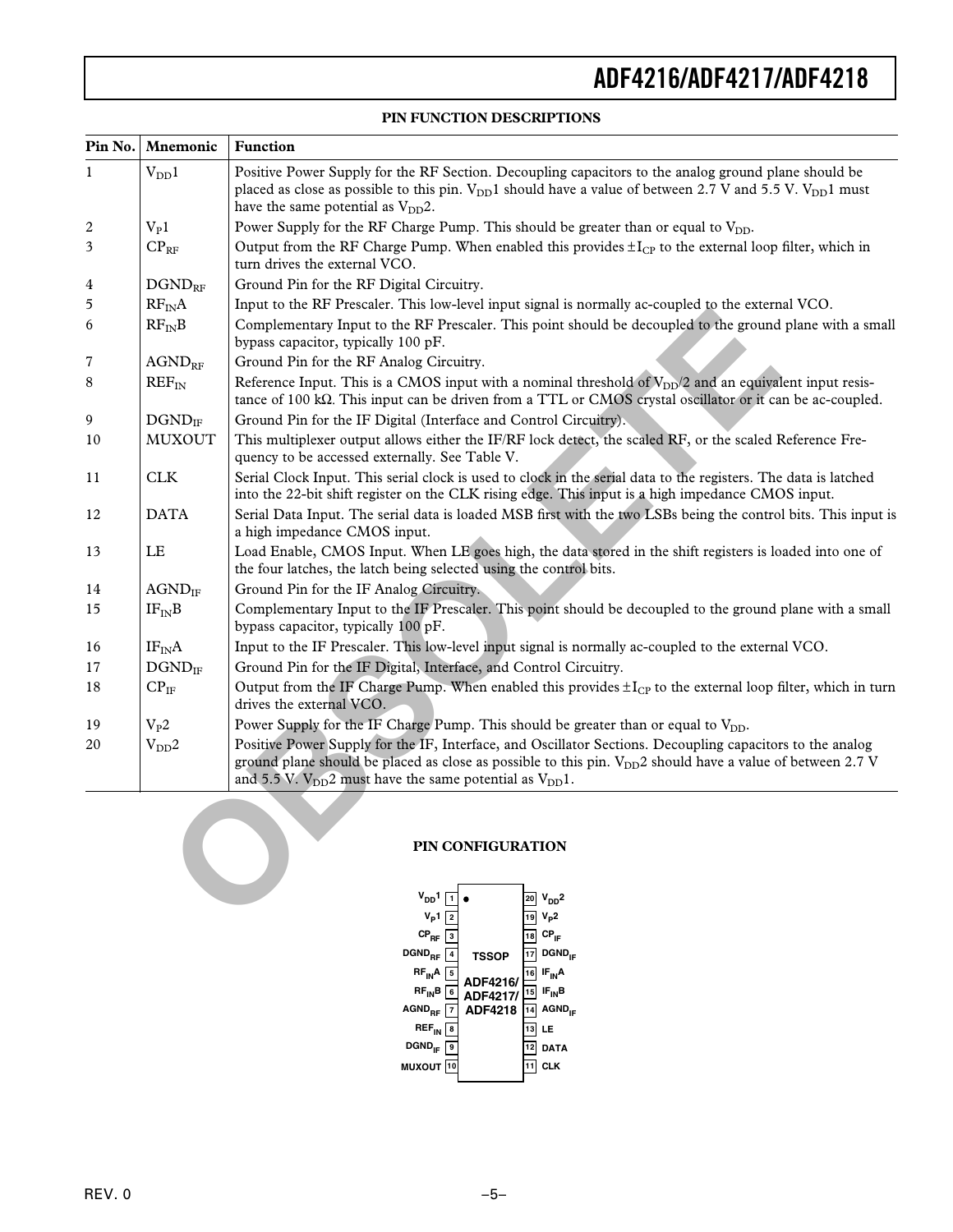# **ADF4216/ADF4217/ADF4218 –Typical Performance Characteristics**

| FREQ-UNIT PARAM-TYPE DATA-FORMAT KEYWORD<br>GHz<br>s                                                                                                                                                                                                                                                                                   | MА                                                                                                                                                                                                                                          | <b>IMPEDANCE - OHMS</b><br>50<br>R                                                                                  |                                                                                                                                                                                                                |                                                                                                                                                                                                                                                        |  |  |  |  |
|----------------------------------------------------------------------------------------------------------------------------------------------------------------------------------------------------------------------------------------------------------------------------------------------------------------------------------------|---------------------------------------------------------------------------------------------------------------------------------------------------------------------------------------------------------------------------------------------|---------------------------------------------------------------------------------------------------------------------|----------------------------------------------------------------------------------------------------------------------------------------------------------------------------------------------------------------|--------------------------------------------------------------------------------------------------------------------------------------------------------------------------------------------------------------------------------------------------------|--|--|--|--|
| <b>FREQ</b><br><b>MAGS11</b><br>0.0<br>0.957111193<br>0.15<br>0.963546793<br>0.25<br>0.953621785<br>0.35<br>0.953757706<br>0.45<br>0.929831379<br>0.55<br>0.908459709<br>0.65<br>0.897303634<br>0.75<br>0.876862863<br>0.85<br>0.849338092<br>0.95<br>0.858403269<br>1.05<br>0.841888714<br>1.15<br>0.840354983<br>0.822165839<br>1.25 | ANGS11<br>$-3.130429321$<br>$-6.686426265$<br>$-11.19913586$<br>$-15.35637483$<br>$-20.3793432$<br>$-22.69144845$<br>$-27.07001443$<br>$-31.32240763$<br>$-33.68058163$<br>$-38.57674885$<br>$-41.48606772$<br>-45.97597958<br>-49.19163116 | <b>FREQ</b><br>1.35<br>1.45<br>1.55<br>1.65<br>1.75<br>1.85<br>1.95<br>2.05<br>2.15<br>2.25<br>2.35<br>2.45<br>2.55 | <b>MAGS11</b><br>0.816886959<br>0.825983016<br>0.791737125<br>0.770543186<br>0.793897072<br>0.745765233<br>0.7517547<br>0.745594889<br>0.713387801<br>0.711578577<br>0.698487131<br>0.669871818<br>0.668353367 | <b>ANGS11</b><br>$-51.80711782$<br>$-56.20373378$<br>$-61.21554647$<br>$-61.88187496$<br>$-65.39516615$<br>$-69.24884474$<br>$-71.21608147$<br>$-75.93169947$<br>$-78.8391674$<br>$-81.71934806$<br>$-85.49067481$<br>$-88.41958754$<br>$-91.70921678$ |  |  |  |  |

TPC 1. S-Parameter Data for the AD4218 RF Input (Up to 2.5 GHz)



TPC 2. Input Sensitivity for the ADF4218 (RF)



TPC 3. ADF4218 RF Phase Noise (900 MHz, 200 kHz, 20 kHz)



TPC 4. ADF4218 RF Reference Spurs (900 MHz, 200 kHz, 20 kHz)



TPC 5. ADF4218 RF Integrated Phase Noise (900 MHz, 200 kHz, 20 kHz)



TPC 6. ADF4218 RF Integrated Phase Noise (900 MHz, 200 kHz, 35 kHz)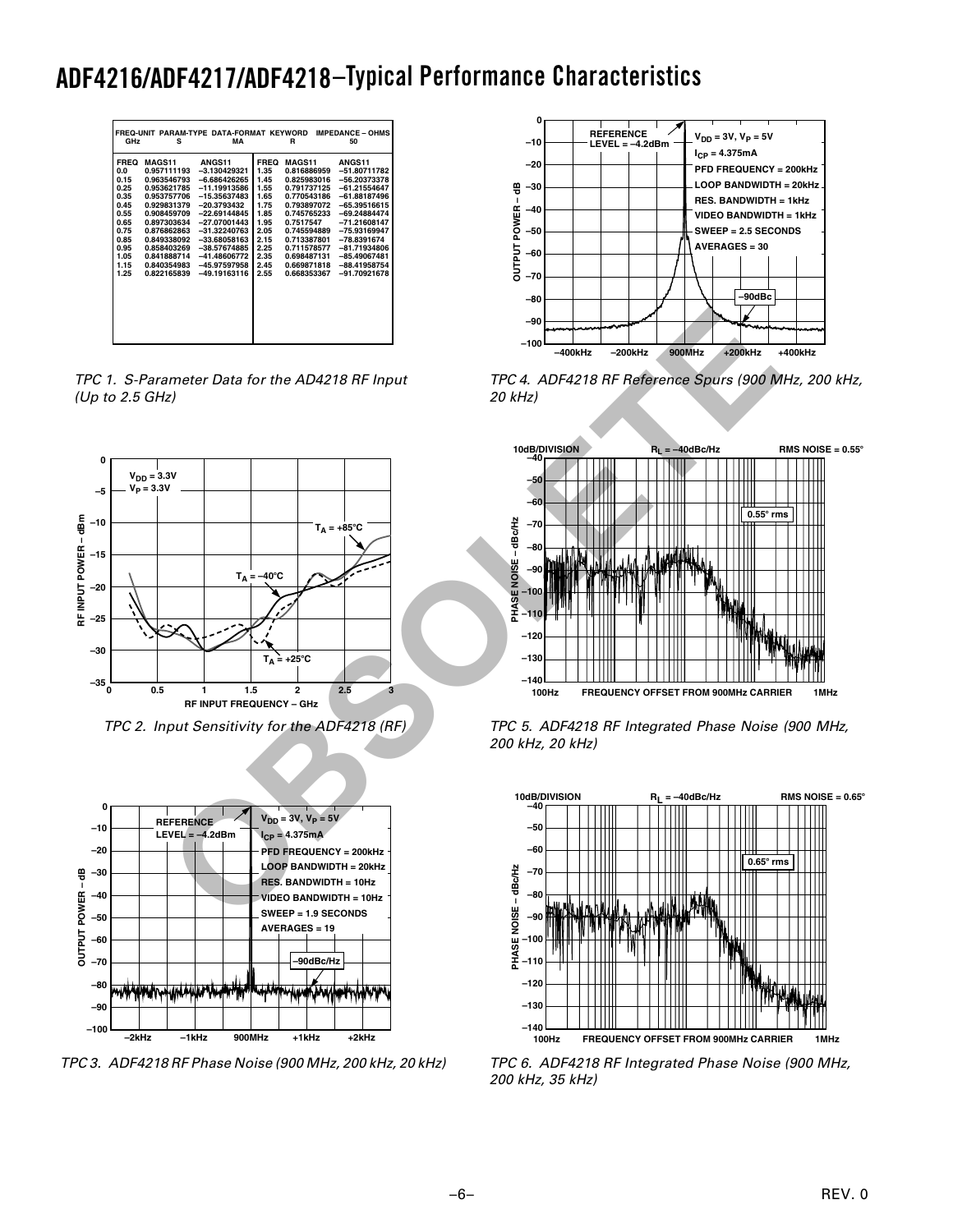

TPC 7. ADF4218 RF Reference Spurs (900 MHz, 200 kHz, 35 kHz)



TPC 8. ADF4218 RF Phase Noise (1750 MHz, 30 kHz, 3 kHz)



TPC 9. ADF4218 RF Integrated Phase Noise (1750 MHz, 30 kHz, 3 kHz)



TPC 10. ADF4218 RF Reference Spurs (1750 MHz, 30 kHz, 3 kHz)



TPC 11. ADF4218 RF Phase Noise vs. PFD Frequency



TPC 12. ADF4218 RF Phase Noise vs. Temperature (900 MHz, 200 kHz, 20 kHz)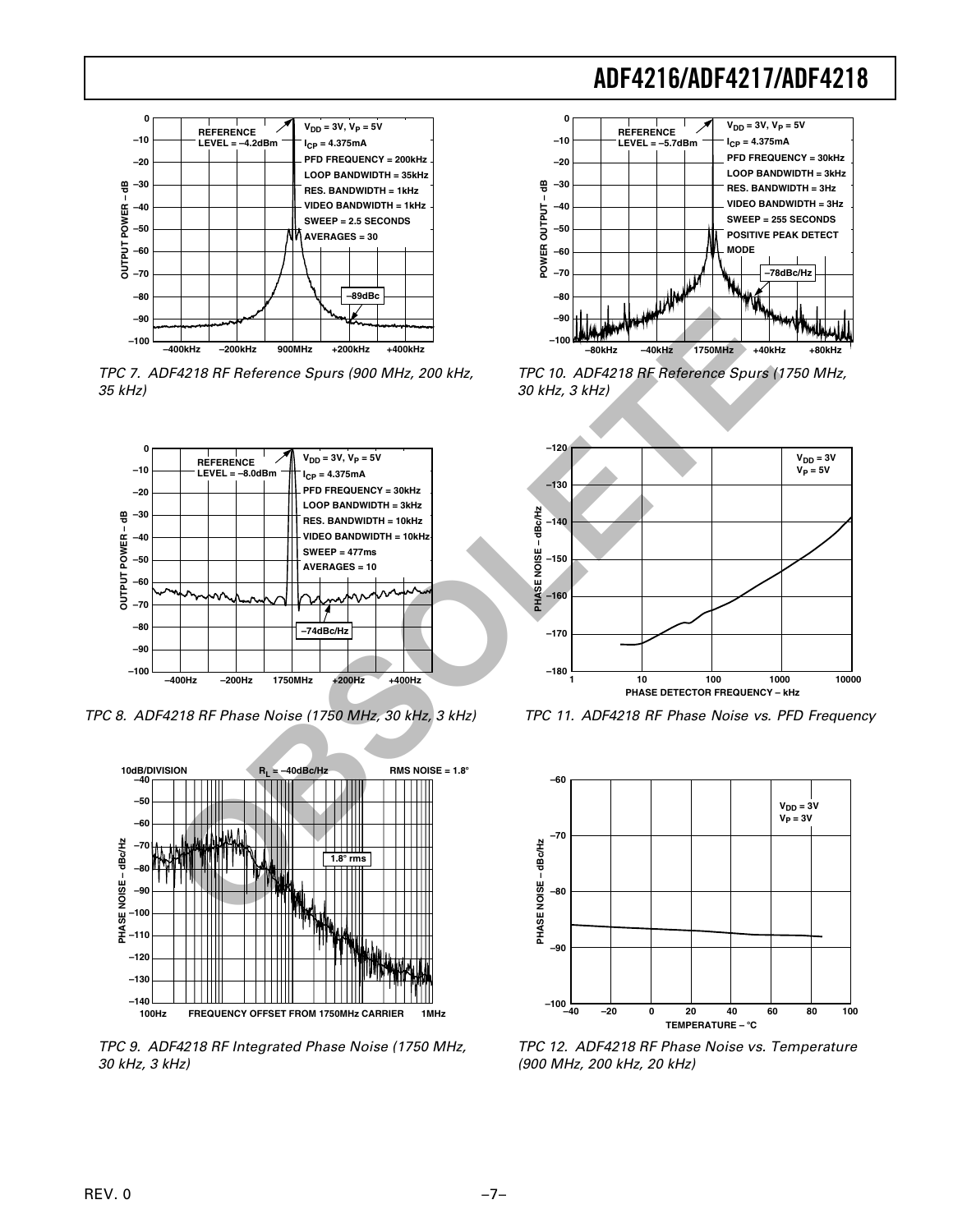

TPC 13. ADF4218 RF Reference Spurs vs. Temperature (900 MHz, 200 kHz, 20 kHz)



TPC 14. ADF4218 RF Reference Spurs vs.  $V_{\text{TUNE}}$  (900 MHz, 200 kHz, 20 kHz)



TPC 15. ADF4218 IF Phase Noise (540 MHz, 200 kHz, 20 kHz)



TPC 16. ADF4218 IF Integrated Phase Noise (540 MHz, 200 kHz, 20 kHz)



TPC 17. ADF4218 IF Reference Spurs (540 MHz, 200 kHz, 20 kHz)



TPC 18. ADF4218 IF Phase Noise vs. PFD Frequency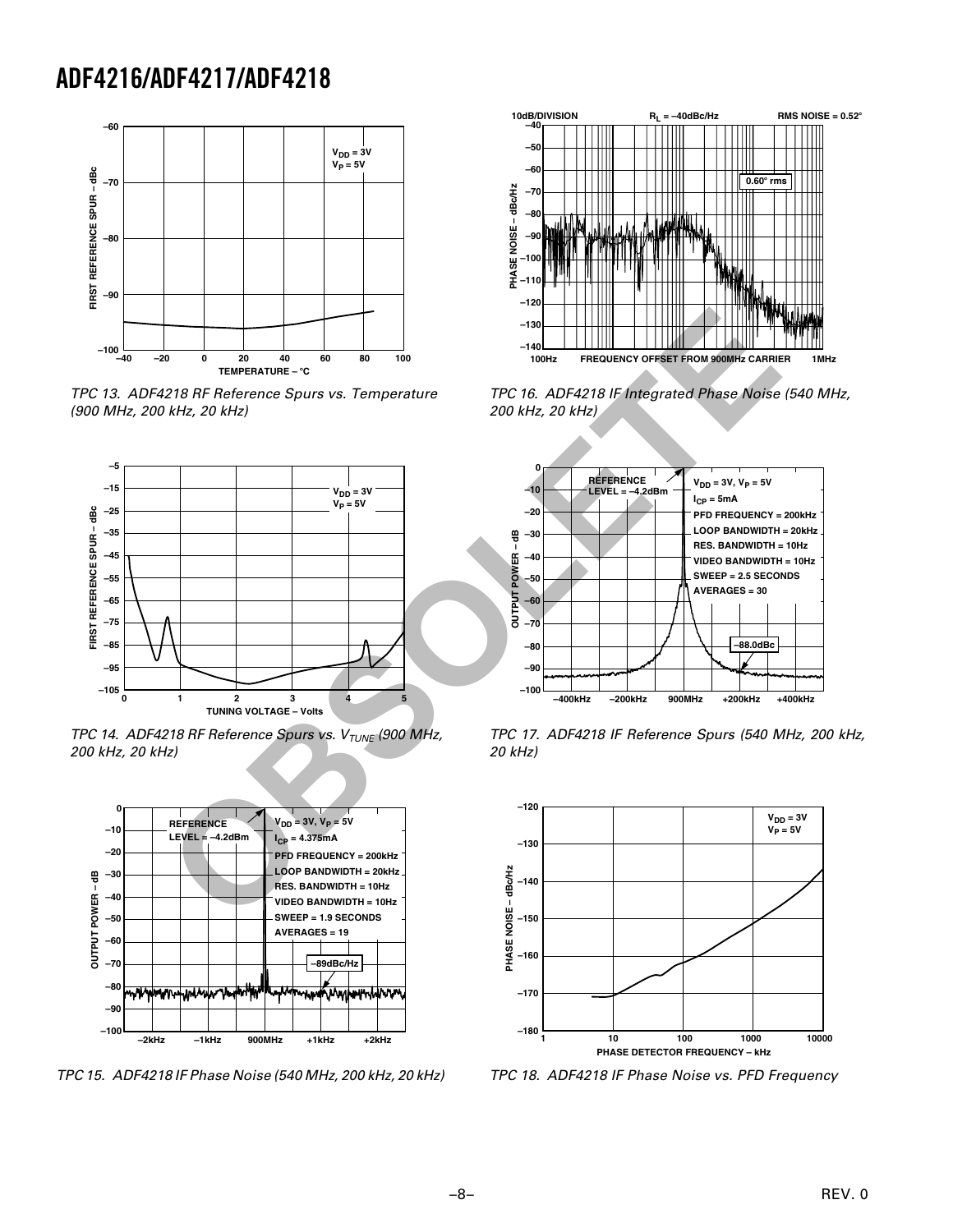

TPC 19. ADF4218 IF Phase Noise vs. Temperature (540 MHz, 200 kHz, 20 kHz)



TPC 20. ADF4218 IF Reference Spurs vs. Temperature (540 MHz, 200 kHz, 20 kHz)



TPC 21. ADF4218 IF Reference Spurs vs.  $V_{\text{TUNE}}$  (900 MHz, 200 kHz, 20 kHz)



TPC 22. DI<sub>DD</sub> vs. Prescaler Output Frequency (ADF4218, RF Only)



TPC 23. ADF4218  $Al_{DD}$  vs. Prescaler Value (RF)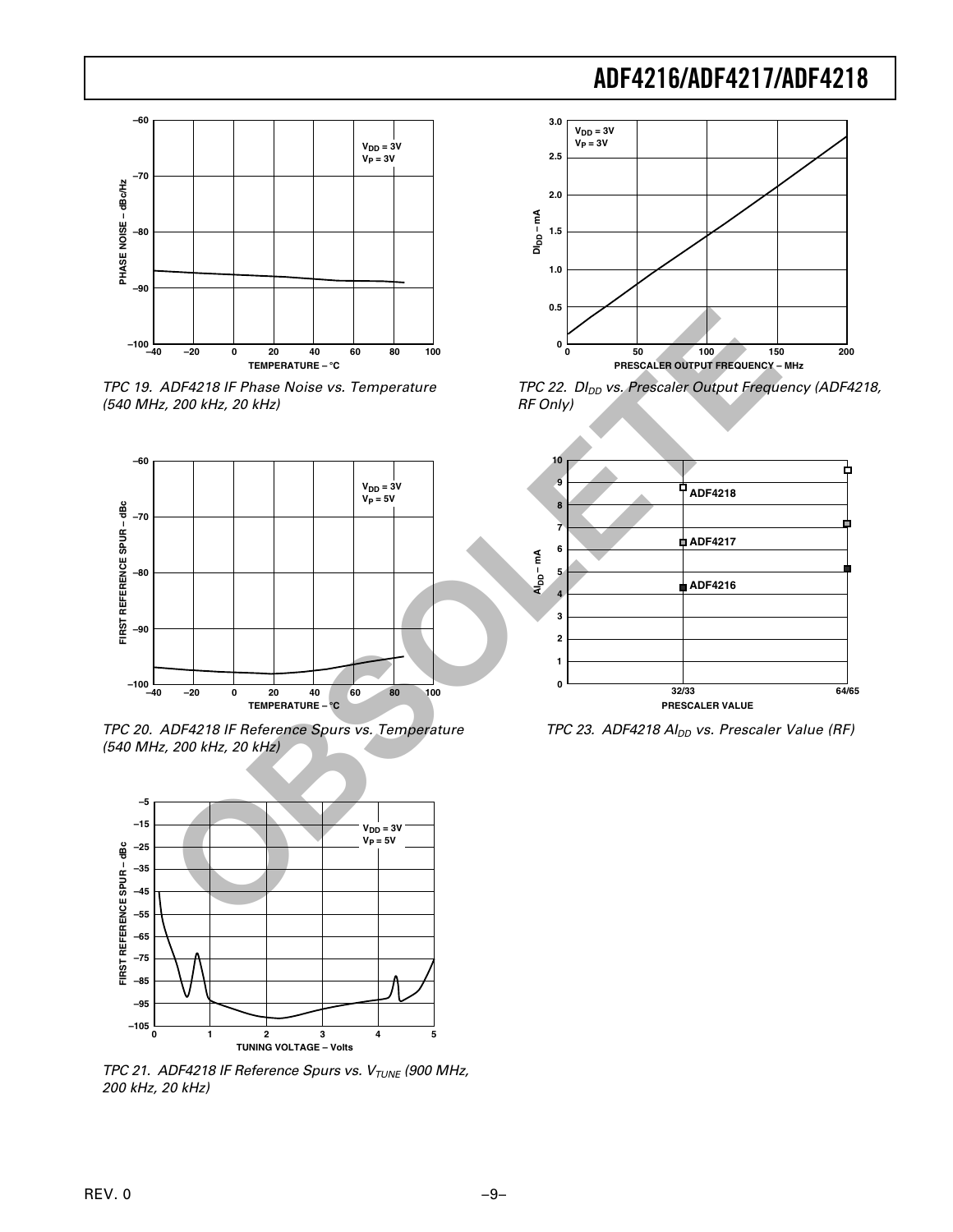#### **CIRCUIT DESCRIPTION REFERENCE INPUT SECTION**

The reference input stage is shown below in Figure 2. SW1 and SW2 are normally closed switches. SW3 is normally open. When power-down is initiated, SW3 is closed and SW1 and SW2 are opened. This ensures that there is no loading of the  $REF_{IN}$  pin on power-down.



Figure 2. Reference Input Stage

# **IF/RF INPUT STAGE**

The IF/RF input stage is shown in Figure 3. It is followed by a 2-stage limiting amplifier to generate the CML clock levels needed for the prescaler.



## **PRESCALER**

The dual modulus prescaler  $(P/P+1)$ , along with the A and B counters, enables the large division ratio, N, to be realized  $(N = BP + A)$ . This prescaler, operating at CML levels, takes the clock from the IF/RF input stage and divides it down to a manageable frequency for the CMOS A and B counters. It is based on a synchronous 4/5 core.

The prescaler is selectable. On the IF side it can be set to either 8/9 (DB20 of the IF AB Counter Latch set to 0) or 16/17 (DB20 set to 1). On the RF side it can be set to 64/65 (DB20 of the RF AB Counter Latch set to 0) or 32/33 (DB20 set to 1). See Tables IV and VI.

## **A AND B COUNTERS**

The A and B CMOS counters combine with the dual modulus prescaler to allow a wide ranging division ratio in the PLL feedback counter. The devices are guaranteed to work when the prescaler output is 165 MHz or less. Typically they will work with 200 MHz output from the prescaler.

# **Pulse Swallow Function**

The A and B counters, in conjunction with the dual modulus prescaler make it possible to generate output frequencies which are spaced only by the Reference Frequency divided by R. The equation for the VCO frequency is as follows:

$$
f_{VCO} = [(P \times B) + A] \times f_{REFIN}/R
$$

- $f_{VCO}$  = Output frequency of external voltage controlled oscillator (VCO).
- *P* = Preset modulus of dual modulus prescaler (8/9, 16/17, etc.).
- *B* = Preset Divide Ratio of binary 11-bit counter (1 to 2047).
- *A* = Preset Divide Ratio of binary 6-bit A counter (0 to 63).
- $f_{RFFIN}$  = Output frequency of the external reference frequency oscillator.
- *R* = Preset divide ratio of binary 14-bit programmable reference counter (1 to 16383).

# **R COUNTER**

The 14-bit R counter allows the input reference frequency to be divided down to produce the reference clock to the phase frequency detector (PFD). Division ratios from 1 to 16,383 are allowed.



Figure 4. A and B Counters

## **PHASE FREQUENCY DETECTOR (PFD) AND CHARGE PUMP**

The PFD takes inputs from the R counter and N counter and produces an output proportional to the phase and frequency difference between them. Figure 5 is a simplified schematic.



Figure 5. PFD Simplified Schematic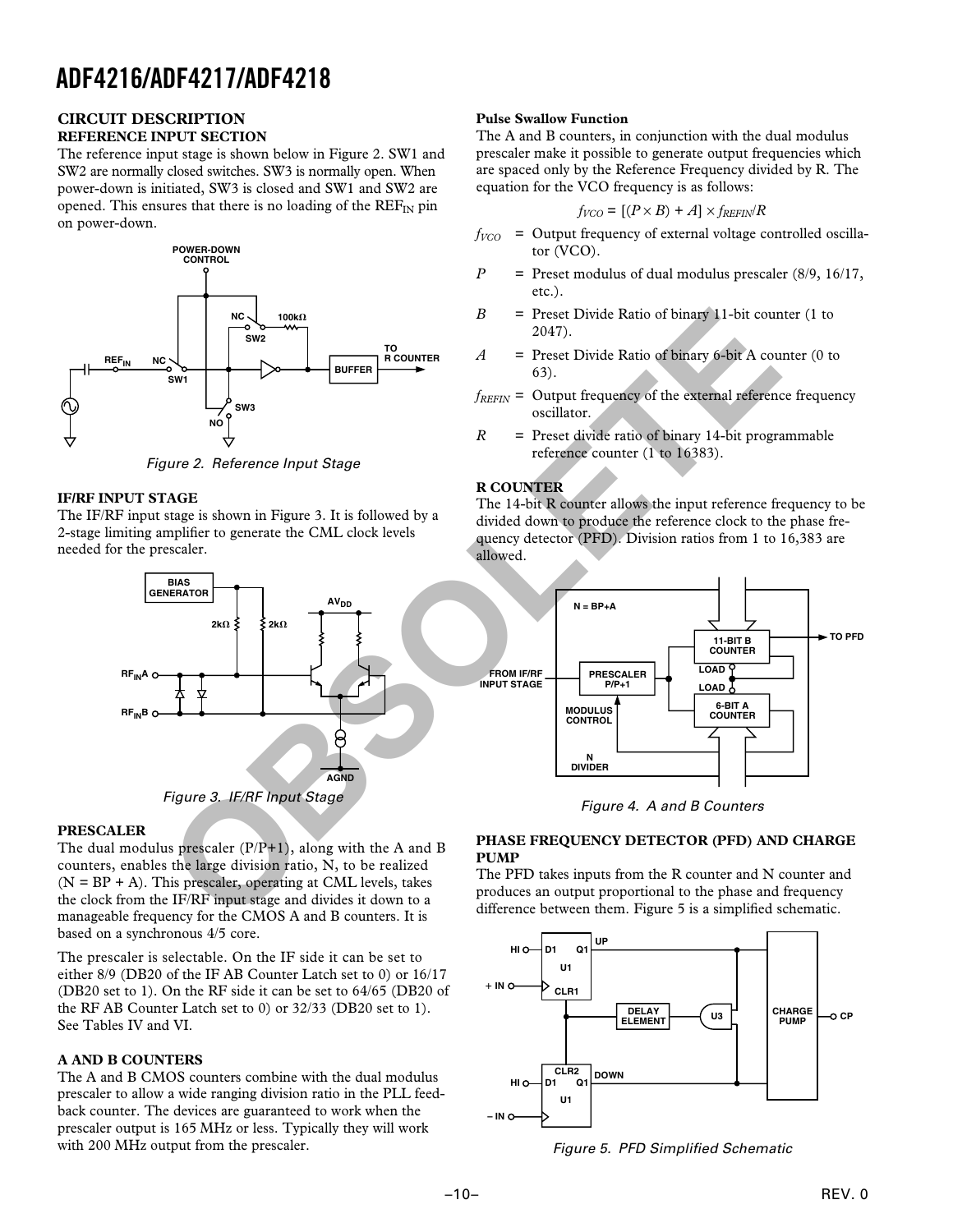### **MUXOUT AND LOCK DETECT**

The output multiplexer on the ADF4216 family allows the user to access various internal points on the chip. The state of MUXOUT is controlled by P3, P4, P11 and P12. See Tables III and V. Figure 6 shows the MUXOUT section in block diagram form.



Figure 6. MUXOUT Circuit

#### **Lock Detect**

MUXOUT can be programmed for analog lock detect. The Nchannel open-drain analog lock detect should be operated with an external pull-up resistor of 10 kΩ nominal. When lock has been detected it is high with narrow low-going pulses.

### **INPUT SHIFT REGISTER**

The functional block diagram for the ADF4216 family is shown on Page 1. The main blocks include a 22-bit input shift register, a 14-bit R counter and an 17-bit N counter, comprising a 6-bit A counter and an 11-bit B counter. Data is clocked into the 22 bit shift register on each rising edge of CLK. The data is clocked in MSB first. Data is transferred from the shift register to one of four latches on the rising edge of LE. The destination latch is determined by the state of the two control bits (C2, C1) in the shift register. These are the two LSBs DB1, DB0 as shown in the timing diagram of Figure 1. The truth table for these bits is shown in Table I. **FROMENCE THE CONTROL**<br> **OBSOLUTE:**<br> **OBSOLETER CONTROL**<br> **OBSOLETER CONTROL**<br> **OBSOLET THE CONTROLL CONTROLL CONTROLL CONTROLL CONTROLL CONTROLL CONTROLL CONTROLL CONTROLL CONTROLL CONTROLL CONTROLL CONTROLL CONTROLL CON** 

|           |  |  | Table I. C2, C1 Truth Table |  |
|-----------|--|--|-----------------------------|--|
| $\ddotsc$ |  |  |                             |  |

|                | <b>Control Bits</b> |                                      |
|----------------|---------------------|--------------------------------------|
| C <sub>2</sub> | C1                  | Data Latch                           |
|                |                     | <b>JF R Counter</b>                  |
|                |                     | IF AB Counter (and Prescaler Select) |
|                |                     | <b>RF R Counter</b>                  |
|                |                     | RF AB Counter (and Prescaler Select) |

### **PROGRAM MODES**

Table III and Table V show how to set up the Program Modes in the ADF4216 family. The following should be noted:

1. IF and RF Analog Lock Detect indicate when the PLL is in lock. When the loop is locked and either IF or RF Analog Lock Detect is selected, the MUXOUT pin will show a logic high with narrow low-going pulses. When the IF/RF Analog Lock Detect is chosen, the locked condition is indicated only when both IF and RF loops are locked.

2. The IF Counter Reset mode resets the R and N counters in the IF section and also puts the IF charge pump into threestate. The RF Counter Reset mode resets the R and N counters in the RF section and also puts the RF charge pump into three-state. The IF and RF Counter Reset mode does both of the above.

Upon removal of the reset bits, the N counter resumes counting in close alignment with the R counter (maximum error is one prescaler output cycle).

3. The Fastlock mode uses MUXOUT to switch a second loop filter damping resistor to ground during Fastlock operation. Activation of Fastlock occurs whenever RF CP Gain in the RF Reference counter is set to one.

### **POWER-DOWN**

It is possible to program the ADF4216 family for either synchronous or asynchronous power-down on either the IF or RF side.

#### **Synchronous IF Power-Down**

Programming a "1" to P7 of the ADF4216 family will initiate a power-down. If P2 of the ADF4216 family has been set to "0" (normal operation), a synchronous power-down is conducted. The device will automatically put the charge pump into three-State and then complete the power-down.

### **Asynchronous IF Power-Down**

If P2 of the ADF4216 family has been set to "1" (three-state the IF charge pump), and P7 is subsequently set to "1," then an asynchronous power-down is conducted. The device will go into power-down on the rising edge of LE, which latches the "1" to the IF power-down bit (P7).

### **Synchronous RF Power-Down**

Programming a "1" to P16 of the ADF4216 family will initiate a power-down. If P10 of the ADF4216 family has been set to "0" (normal operation), a synchronous power-down is conducted. The device will automatically put the charge pump into three-state and then complete the power-down.

### **Asynchronous RF Power-Down**

If P10 of the ADF4216 families has been set to "1" (three-state the RF charge pump), and P16 is subsequently set to "1," an asynchronous power-down is conducted. The device will go into power-down on the rising edge of LE, which latches the "1" to the RF power-down bit (P16).

Activation of either synchronous or asynchronous power-down forces the IF/RF loop's R and N dividers to their load state conditions and the IF/RF input section is debiased to a high impedance state.

The  $REF_{IN}$  oscillator circuit is only disabled if both the IF and RF power-downs are set.

The input register and latches remain active and are capable of loading and latching data during all the power-down modes.

The IF/RF section of the devices will return to normal powered up operation immediately upon LE latching a "0" to the appropriate power-down bit.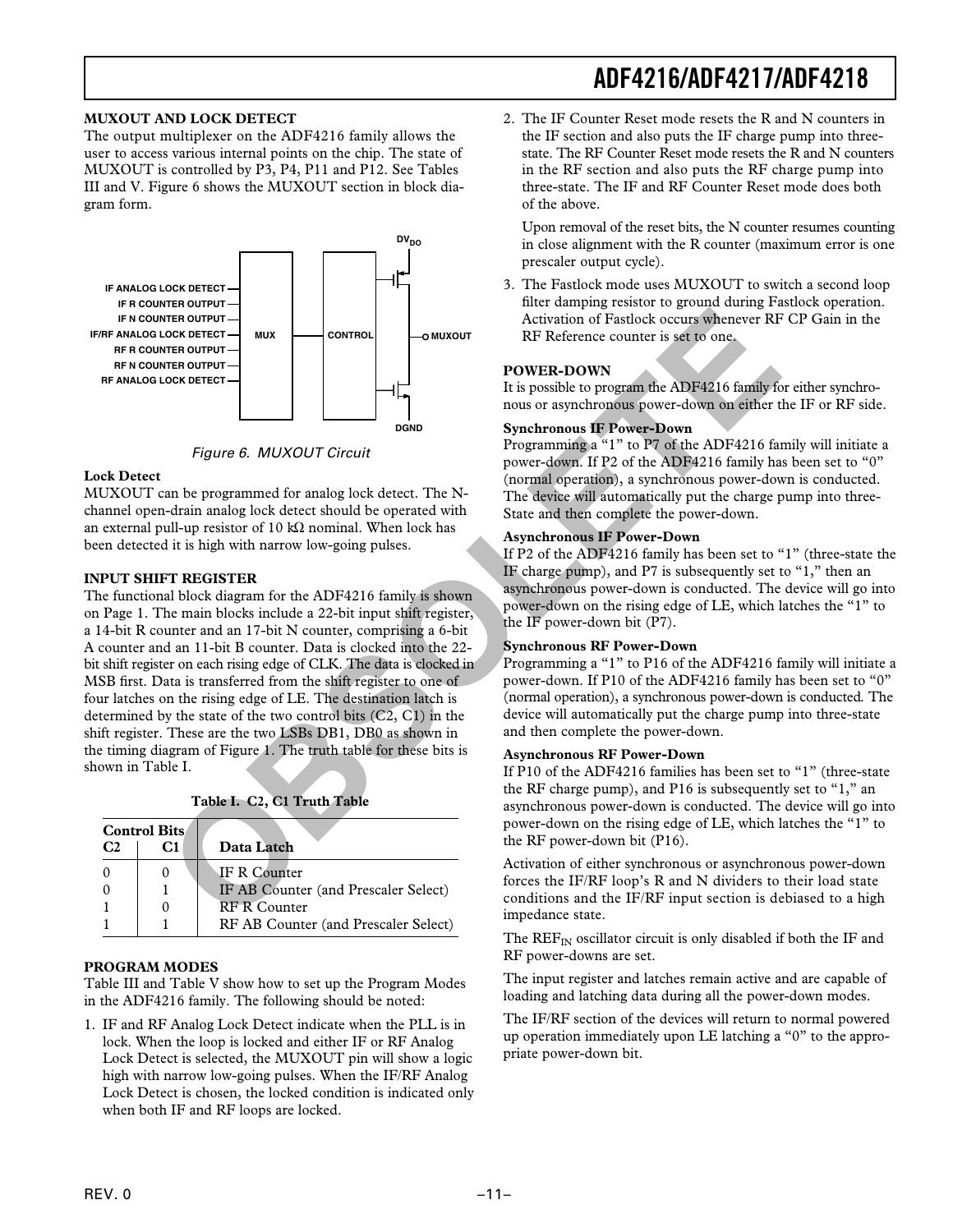# **Table II. ADF4216 Family Latch Summary**

# **IF REFERENCE COUNTER LATCH**

| <b>DB12</b><br>DB9<br>DB8<br>DB <sub>6</sub><br>DB <sub>4</sub><br>DB <sub>3</sub><br><b>DB21</b><br><b>DB20</b><br><b>DB19</b><br><b>DB18</b><br><b>DB17</b><br><b>DB16</b><br><b>DB15</b><br><b>DB14</b><br><b>DB13</b><br><b>DB11</b><br><b>DB10</b><br>DB7<br>DB <sub>5</sub><br>DB <sub>2</sub><br>DB1<br><b>P5</b><br><b>P1</b><br><b>P2</b><br>R <sub>14</sub><br>R <sub>13</sub><br>R <sub>12</sub><br>R <sub>11</sub><br><b>R10</b><br>R <sub>9</sub><br>R <sub>8</sub><br>R7<br>R <sub>5</sub><br><b>R4</b><br>R <sub>3</sub><br><b>R2</b><br><b>R1</b><br><b>P4</b><br>P <sub>3</sub><br>R <sub>6</sub><br>C2(0)<br><b>IF AB COUNTER LATCH</b> | $\mathbf{r}_{\mathsf{o}}$<br>뜨 | IF LOCK<br>DETECT | <b>THREE-STATE</b><br>CP <sub>IF</sub> | GAIN<br>පි<br>트 | <b>IFPD</b><br>POLARITY | USED<br>ΙÓΝ |  | 14-BIT REFERENCE COUNTER, R |  |  |  |  |  |  |  |  |  |  |  | <b>CONTROL</b><br><b>BITS</b> |                 |
|-----------------------------------------------------------------------------------------------------------------------------------------------------------------------------------------------------------------------------------------------------------------------------------------------------------------------------------------------------------------------------------------------------------------------------------------------------------------------------------------------------------------------------------------------------------------------------------------------------------------------------------------------------------|--------------------------------|-------------------|----------------------------------------|-----------------|-------------------------|-------------|--|-----------------------------|--|--|--|--|--|--|--|--|--|--|--|-------------------------------|-----------------|
|                                                                                                                                                                                                                                                                                                                                                                                                                                                                                                                                                                                                                                                           |                                |                   |                                        |                 |                         |             |  |                             |  |  |  |  |  |  |  |  |  |  |  |                               | DB <sub>0</sub> |
|                                                                                                                                                                                                                                                                                                                                                                                                                                                                                                                                                                                                                                                           |                                |                   |                                        |                 |                         |             |  |                             |  |  |  |  |  |  |  |  |  |  |  |                               | C1(0)           |
|                                                                                                                                                                                                                                                                                                                                                                                                                                                                                                                                                                                                                                                           |                                |                   |                                        |                 |                         |             |  |                             |  |  |  |  |  |  |  |  |  |  |  |                               |                 |

## **IF AB COUNTER LATCH**

| z<br>MER-DO<br>MER-DO<br>ā | œ<br>ш<br>ن ≝<br>Ø)<br>æ<br>൨ | <b>11-BIT B COUNTER</b> |             |                |             |             |             |             |             | ٥<br>y<br>S<br><b>6-BIT A COUNTER</b><br>Ìои |             |                 |                 |                | <b>CONTROL</b><br><b>BITS</b> |                 |                |                 |                 |     |                 |
|----------------------------|-------------------------------|-------------------------|-------------|----------------|-------------|-------------|-------------|-------------|-------------|----------------------------------------------|-------------|-----------------|-----------------|----------------|-------------------------------|-----------------|----------------|-----------------|-----------------|-----|-----------------|
| <b>DB21</b>                | <b>DB20</b>                   | <b>DB19</b>             | <b>DB18</b> | <b>DB17</b>    | <b>DB16</b> | <b>DB15</b> | <b>DB14</b> | <b>DB13</b> | <b>DB12</b> | <b>DB11</b>                                  | <b>DB10</b> | DB <sub>9</sub> | DB <sub>8</sub> | DB7            | DB <sub>6</sub>               | DB <sub>5</sub> | DB4            | DB <sub>3</sub> | DB <sub>2</sub> | DB1 | DB <sub>0</sub> |
| P7                         | P <sub>6</sub>                | <b>B11</b>              | <b>B10</b>  | B <sub>9</sub> | B8          | <b>B7</b>   | B6          | <b>B5</b>   | <b>B4</b>   | B3                                           | <b>B2</b>   | <b>B1</b>       |                 | A <sub>6</sub> | A <sub>5</sub>                | A4              | A <sub>3</sub> | А2              | A1              |     | C2(0)   C1(1)   |

# **RF REFERENCE COUNTER LATCH**

| ٣4                     | РJ                         | Р2                                                                                                                                                                                                                                                                                                                   | ۳5          | P1.               |                | <b>H14</b>  | <b>H13</b>      | <b>H12</b>      | <b>K11</b>      | <b>HIU</b>      | ĸэ                                 | Ħδ        | н/               | ĸo             | нŋ             | H4              | нs  | HZ.             | <b>H</b> 1                    | $C2(0)$   $C1(0)$ |                               |
|------------------------|----------------------------|----------------------------------------------------------------------------------------------------------------------------------------------------------------------------------------------------------------------------------------------------------------------------------------------------------------------|-------------|-------------------|----------------|-------------|-----------------|-----------------|-----------------|-----------------|------------------------------------|-----------|------------------|----------------|----------------|-----------------|-----|-----------------|-------------------------------|-------------------|-------------------------------|
|                        | IF AB COUNTER LATCH        |                                                                                                                                                                                                                                                                                                                      |             |                   |                |             |                 |                 |                 |                 |                                    |           |                  |                |                |                 |     |                 |                               |                   |                               |
| IF<br>POWER-DOWN       | PRESCALER                  | NOT USED<br><b>6-BIT A COUNTER</b><br><b>11-BIT B COUNTER</b><br><b>DB12</b><br>DB <sub>8</sub><br><b>DB19</b><br><b>DB18</b><br><b>DB17</b><br><b>DB16</b><br><b>DB15</b><br><b>DB14</b><br><b>DB13</b><br><b>DB11</b><br><b>DB10</b><br>DB9<br>DB7<br>DB <sub>6</sub><br>DB <sub>5</sub><br>DB4<br>DB <sub>3</sub> |             |                   |                |             |                 |                 |                 |                 |                                    |           |                  |                |                |                 |     |                 | <b>CONTROL</b><br><b>BITS</b> |                   |                               |
| <b>DB21</b>            | <b>DB20</b>                |                                                                                                                                                                                                                                                                                                                      |             |                   |                |             |                 |                 |                 |                 |                                    |           |                  |                |                |                 |     |                 | DB <sub>2</sub>               | DB1               | DB <sub>0</sub>               |
| P7                     | P <sub>6</sub>             | <b>B11</b>                                                                                                                                                                                                                                                                                                           | <b>B10</b>  | B9                | B <sub>8</sub> | <b>B7</b>   | B6              | <b>B5</b>       | <b>B4</b>       | B <sub>3</sub>  | <b>B2</b>                          | <b>B1</b> |                  | A <sub>6</sub> | A <sub>5</sub> | Α4              | A3  | A2              | A1                            | C2(0)             | C1(1)                         |
|                        |                            |                                                                                                                                                                                                                                                                                                                      |             |                   |                |             |                 |                 |                 |                 | RF REFERENCE COUNTER LATCH         |           |                  |                |                |                 |     |                 |                               |                   |                               |
| <b>REF<sub>O</sub></b> | RF LOCK<br>DETECT          | THREE-STATE                                                                                                                                                                                                                                                                                                          | RF CP GAIN  | RF PD<br>POLARITY | NOT USED       |             |                 |                 |                 |                 | <b>14-BIT REFERENCE COUNTER, R</b> |           |                  |                |                |                 |     |                 |                               |                   | <b>CONTROL</b><br><b>BITS</b> |
| <b>DB21</b>            | <b>DB20</b>                | <b>DB19</b>                                                                                                                                                                                                                                                                                                          | <b>DB18</b> | <b>DB17</b>       | <b>DB16</b>    | <b>DB15</b> | <b>DB14</b>     | <b>DB13</b>     | <b>DB12</b>     | <b>DB11</b>     | <b>DB10</b>                        | DB9       | DB8              | DB7            | DB6            | DB <sub>5</sub> | DB4 | DB <sub>3</sub> | DB <sub>2</sub>               | DB1               | DB <sub>0</sub>               |
| P4                     | P3                         | P <sub>2</sub>                                                                                                                                                                                                                                                                                                       | <b>P5</b>   | <b>P1</b>         |                | <b>R14</b>  | R <sub>13</sub> | R <sub>12</sub> | R <sub>11</sub> | R <sub>10</sub> | R9                                 | R8        | R7               | R6             | R <sub>5</sub> | R4              | R3  | R <sub>2</sub>  | R1                            | C2(1)             | C1(0)                         |
|                        | <b>RF AB COUNTER LATCH</b> |                                                                                                                                                                                                                                                                                                                      |             |                   |                |             |                 |                 |                 |                 |                                    |           |                  |                |                |                 |     |                 |                               |                   |                               |
| Š                      | 뜺                          |                                                                                                                                                                                                                                                                                                                      |             |                   |                |             |                 |                 |                 |                 |                                    |           | $\mathbf \Omega$ |                |                |                 |     |                 |                               |                   |                               |

# **RF AB COUNTER LATCH**

| ξ<br>RF<br>WER-DOI<br>൨ | œ<br>ш<br>ីនិ<br>뚠 |             |             |             |                |             | <b>11-BIT B COUNTER</b> |                  |             |                |                |                 | ≏<br>ш<br>g<br>−<br>ē |                |                 |                 | <b>6-BIT A COUNTER</b> |                 |                 |     | <b>CONTROL</b><br><b>BITS</b> |
|-------------------------|--------------------|-------------|-------------|-------------|----------------|-------------|-------------------------|------------------|-------------|----------------|----------------|-----------------|-----------------------|----------------|-----------------|-----------------|------------------------|-----------------|-----------------|-----|-------------------------------|
| <b>DB21</b>             | <b>DB20</b>        | <b>DB19</b> | <b>DB18</b> | <b>DB17</b> | <b>DB16</b>    | <b>DB15</b> | <b>DB14</b>             | DB <sub>13</sub> | <b>DB12</b> | <b>DB11</b>    | <b>DB10</b>    | DB <sub>9</sub> | DB8                   | DB7            | DB <sub>6</sub> | DB <sub>5</sub> | DB4                    | DB <sub>3</sub> | DB <sub>2</sub> | DB1 | DB <sub>0</sub>               |
| P7                      | P <sub>6</sub>     | <b>B11</b>  | <b>B10</b>  | B9          | B <sub>8</sub> | <b>B7</b>   | B6                      | <b>B5</b>        | <b>B4</b>   | B <sub>3</sub> | B <sub>2</sub> | <b>B1</b>       |                       | A <sub>6</sub> | A5              | A4              | A <sub>3</sub>         | A2              | A1              |     | C2(1)   C1(1)                 |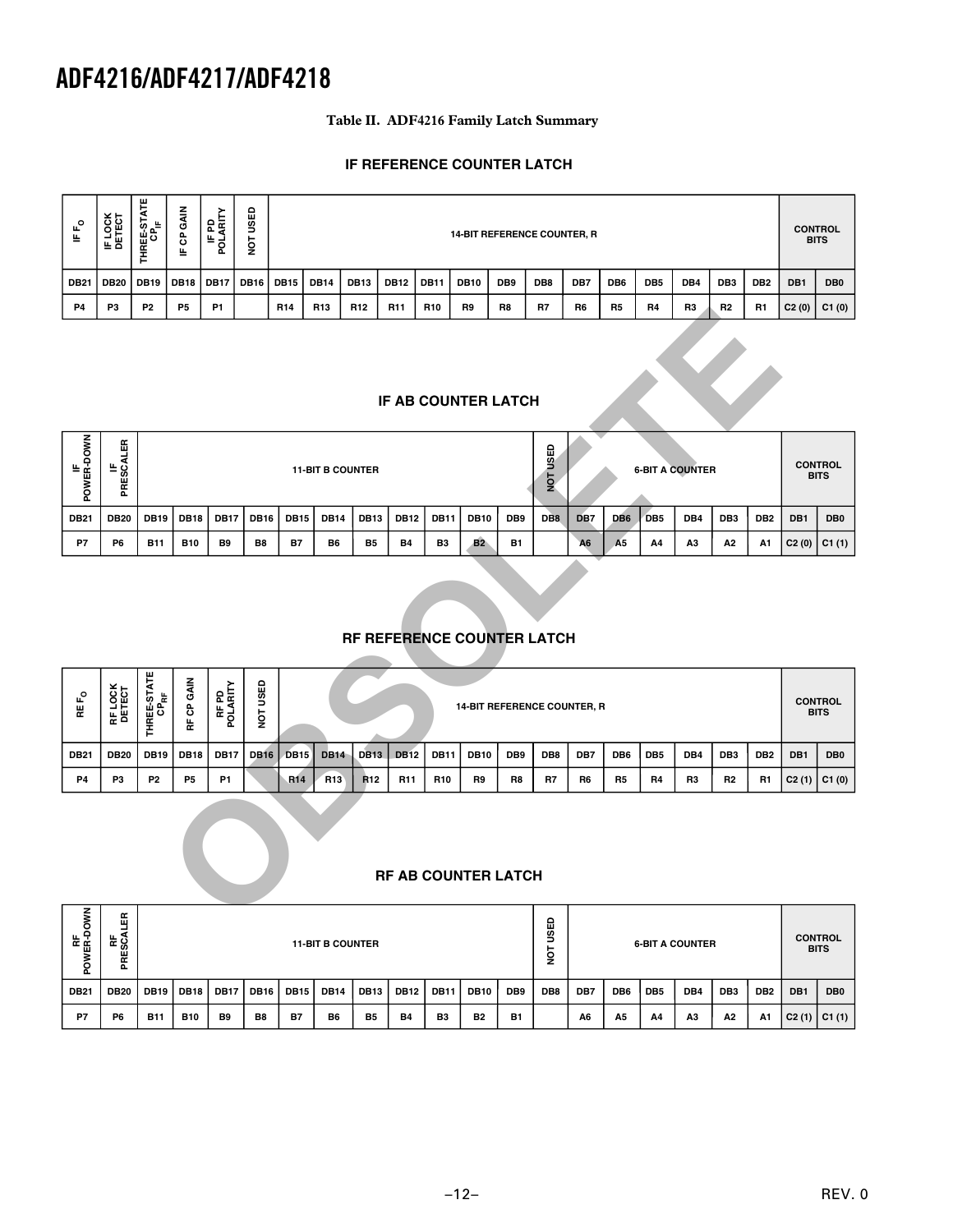| ⊩F°         | IF LOCK<br>DETECT                                                                               | THREE-STATE<br>CP <sub>IF</sub>                                                                                                                                                                                 | IF CP GAIN                      | IFPD<br>POLARITY                                                                                                                                                                                                                                     |                                    |                                                                                               |                                          |                 |                                                                                                                                                                                                         |                                                                                                                                                                                                                                                                                       | <b>14-BIT REFERENCE COUNTER, R</b>                                     |     |                                              |     |                                                 |                                                                                                     |                                                                                |                 |                                                                                                                        |       | <b>CONTROL</b><br><b>BITS</b> |
|-------------|-------------------------------------------------------------------------------------------------|-----------------------------------------------------------------------------------------------------------------------------------------------------------------------------------------------------------------|---------------------------------|------------------------------------------------------------------------------------------------------------------------------------------------------------------------------------------------------------------------------------------------------|------------------------------------|-----------------------------------------------------------------------------------------------|------------------------------------------|-----------------|---------------------------------------------------------------------------------------------------------------------------------------------------------------------------------------------------------|---------------------------------------------------------------------------------------------------------------------------------------------------------------------------------------------------------------------------------------------------------------------------------------|------------------------------------------------------------------------|-----|----------------------------------------------|-----|-------------------------------------------------|-----------------------------------------------------------------------------------------------------|--------------------------------------------------------------------------------|-----------------|------------------------------------------------------------------------------------------------------------------------|-------|-------------------------------|
| <b>DB21</b> | <b>DB20</b>                                                                                     | <b>DB19</b>                                                                                                                                                                                                     | <b>DB18</b>                     | <b>DB17</b>                                                                                                                                                                                                                                          | <b>DB16</b>                        | <b>DB15</b>                                                                                   | <b>DB14</b>                              | <b>DB13</b>     | <b>DB12</b>                                                                                                                                                                                             | <b>DB11</b>                                                                                                                                                                                                                                                                           | <b>DB10</b>                                                            | DB9 | DB8                                          | DB7 | DB <sub>6</sub>                                 | DB <sub>5</sub>                                                                                     | DB4                                                                            | DB <sub>3</sub> | DB <sub>2</sub>                                                                                                        | DB1   | DB <sub>0</sub>               |
| <b>P4</b>   | P3                                                                                              | P <sub>2</sub>                                                                                                                                                                                                  | P5                              | P <sub>1</sub>                                                                                                                                                                                                                                       |                                    | R <sub>14</sub>                                                                               | R <sub>13</sub>                          | R <sub>12</sub> | R11                                                                                                                                                                                                     | R10                                                                                                                                                                                                                                                                                   | R9                                                                     | R8  | R7                                           | R6  | R5                                              | R4                                                                                                  | R3                                                                             | R <sub>2</sub>  | R1                                                                                                                     | C2(0) | C1(0)                         |
|             | P12<br>0<br>0<br>0<br>$\mathbf 0$<br>0<br>0<br>1<br>1<br>1<br>$\mathbf{1}$<br>1<br>$\mathbf{1}$ | P <sub>2</sub><br>0<br>1<br><b>FROM RFR LATCH</b><br>0<br>$\pmb{0}$<br>X<br>$\overline{\mathbf{x}}$<br>$\blacksquare$<br>$\mathbf{1}$<br>$\pmb{\mathsf{x}}$<br>X<br>$\pmb{0}$<br>$\pmb{0}$<br>1<br>$\mathbf{1}$ | P <sub>5</sub><br>0<br>1<br>P11 | P <sub>1</sub><br>0<br>1<br>$I_{CP}$<br>1.25mA<br>4.375mA<br><b>CHARGE PUMP</b><br><b>OUTPUT</b><br><b>NORMAL</b><br><b>THREE-STATE</b><br><b>P4</b><br>0<br>0<br>1<br>$\mathbf{0}$<br>o<br>$\pmb{0}$<br>0<br>1<br>$\mathbf{1}$<br>$\mathbf{1}$<br>1 | <b>NEGATIVE</b><br><b>POSITIVE</b> | P <sub>3</sub><br>0<br>$\mathbf{1}$<br>$\pmb{0}$<br>1<br>0<br>1<br>0<br>1<br>0<br>1<br>0<br>1 | PHASE DETECTOR POLARITY<br><b>MUXOUT</b> | RF N DIVIDER    | R <sub>14</sub><br>0<br>0<br>0<br>0<br>$\bullet$<br>$\cdot$<br>1<br>1<br>1<br>1<br><b>LOGIC LOW STATE</b><br>IF N DIVIDER OUTPUT<br>RF REFERENCE DIVIDER<br>IF COUNTER RESET<br><b>RF COUNTER RESET</b> | R <sub>13</sub><br>0<br>0<br>0<br>0<br>٠<br>1<br>1<br>$\mathbf{1}$<br>1<br>IF ANALOG LOCK DETECT<br>IF REFERENCE DIVIDER OUTPUT<br>RF ANALOG LOCK DETECT<br><b>RF/IF ANALOG LOCK DETECT</b><br><b>FASTLOCK OUTPUT SWITCH ON</b><br>AND CONNECTED TO MUXOUT<br>IF AND RF COUNTER RESET | R <sub>12</sub><br>0<br>0<br>0<br>0<br>٠<br>٠<br>٠<br>1<br>1<br>1<br>1 |     | <br><br><br><br><br><br><br><br><br><br><br> |     | R3<br>0<br>0<br>0<br>1<br>٠<br>1<br>1<br>1<br>1 | <b>R2</b><br>0<br>$\mathbf{1}$<br>$\mathbf{1}$<br>$\mathbf 0$<br>0<br>$\bf{0}$<br>$\mathbf{1}$<br>1 | R <sub>1</sub><br>$\mathbf{1}$<br>$\pmb{0}$<br>1<br>0<br>٠<br>Ō<br>1<br>0<br>1 |                 | <b>DIVIDE RATIO</b><br>$\mathbf{1}$<br>$\mathbf 2$<br>3<br>$\overline{\mathbf{4}}$<br>16380<br>16381<br>16382<br>16383 |       |                               |

# **Table III. IF Reference Counter Latch Map**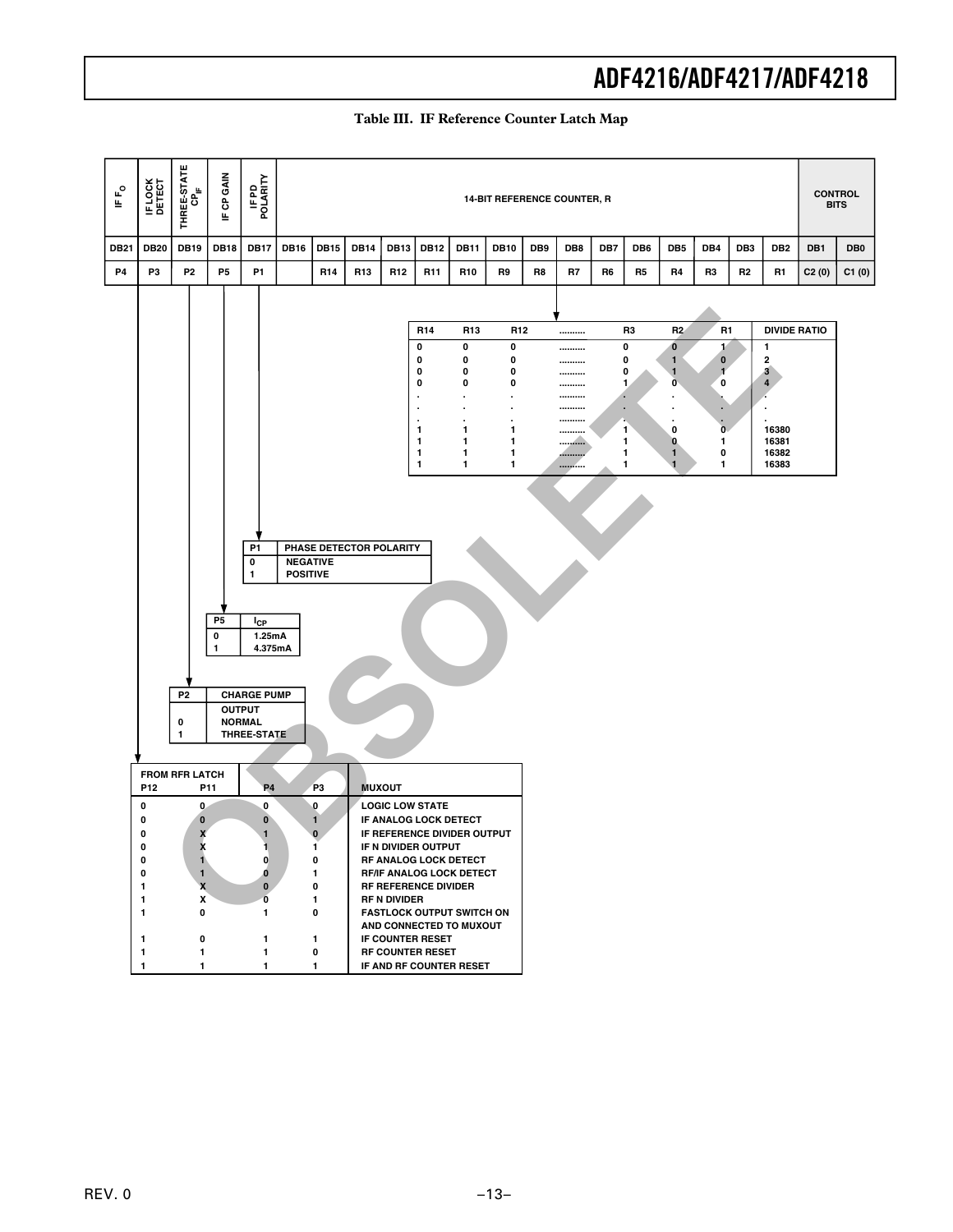| IF<br>POWER-DOWN | PRESCALER<br>≞       |                                                                                                      |                     |                                                                                            |                                                                                                                             |             | <b>11-BIT B COUNTER</b>                  |                                                                                                                   |             |                                                                                                                  |                                                                                                                           |           |                                                                                                                   |                                                                                                  |     |                                         | <b>6-BIT A COUNTER</b> |                                   |                 |                                                    | <b>CONTROL</b><br><b>BITS</b> |
|------------------|----------------------|------------------------------------------------------------------------------------------------------|---------------------|--------------------------------------------------------------------------------------------|-----------------------------------------------------------------------------------------------------------------------------|-------------|------------------------------------------|-------------------------------------------------------------------------------------------------------------------|-------------|------------------------------------------------------------------------------------------------------------------|---------------------------------------------------------------------------------------------------------------------------|-----------|-------------------------------------------------------------------------------------------------------------------|--------------------------------------------------------------------------------------------------|-----|-----------------------------------------|------------------------|-----------------------------------|-----------------|----------------------------------------------------|-------------------------------|
| <b>DB21</b>      | <b>DB20</b>          | <b>DB19</b>                                                                                          | <b>DB18</b>         | <b>DB17</b>                                                                                | <b>DB16</b>                                                                                                                 | <b>DB15</b> | <b>DB14</b>                              | <b>DB13</b>                                                                                                       | <b>DB12</b> | <b>DB11</b>                                                                                                      | <b>DB10</b>                                                                                                               | DB9       | DB8                                                                                                               | DB7                                                                                              | DB6 | DB <sub>5</sub>                         | DB4                    | DB <sub>3</sub>                   | DB <sub>2</sub> | DB1                                                | DB <sub>0</sub>               |
| P7               | P <sub>6</sub>       | <b>B11</b>                                                                                           | <b>B10</b>          | B9                                                                                         | B8                                                                                                                          | <b>B7</b>   | B6                                       | <b>B5</b>                                                                                                         | <b>B4</b>   | B <sub>3</sub>                                                                                                   | <b>B2</b>                                                                                                                 | <b>B1</b> |                                                                                                                   | A6                                                                                               | A5  | A4                                      | A3                     | А2                                | A1              | C2(0)                                              | C1(1)                         |
|                  |                      |                                                                                                      |                     |                                                                                            |                                                                                                                             |             |                                          |                                                                                                                   |             |                                                                                                                  |                                                                                                                           |           |                                                                                                                   |                                                                                                  |     |                                         |                        |                                   |                 | <b>A COUNTER</b>                                   |                               |
|                  |                      |                                                                                                      |                     |                                                                                            |                                                                                                                             |             |                                          |                                                                                                                   |             | A6<br>$\pmb{\mathsf{x}}$                                                                                         | A5<br>$\pmb{\mathsf{x}}$                                                                                                  |           | A4<br>0                                                                                                           | 0                                                                                                | A3  | A2<br>$\mathbf{0}$                      |                        | A1<br>0                           |                 | <b>DIVIDE RATIO</b><br>$\pmb{0}$                   |                               |
|                  |                      |                                                                                                      |                     |                                                                                            |                                                                                                                             |             |                                          |                                                                                                                   |             | x<br>X<br>X<br>$\cdot$<br>$\cdot$                                                                                | x<br>x<br>x<br>$\cdot$<br>$\cdot$                                                                                         |           | $\mathbf{0}$<br>$\mathbf 0$<br>$\mathbf{0}$<br>$\cdot$                                                            | 0<br>$\mathbf 0$<br>$\mathbf 0$<br>$\cdot$                                                       |     | 0<br>1<br>1<br>$\overline{\phantom{a}}$ |                        | 1<br>0<br>1<br>$\cdot$<br>$\cdot$ |                 | 1<br>$\mathbf 2$<br>3                              |                               |
|                  |                      |                                                                                                      |                     |                                                                                            |                                                                                                                             |             |                                          |                                                                                                                   |             | X<br>X                                                                                                           | x<br>X                                                                                                                    |           | $\mathbf{1}$<br>$\mathbf{1}$                                                                                      | 1<br>$\mathbf{1}$                                                                                |     | $\cdot$<br>٠<br>1<br>1                  |                        | $\pmb{0}$<br>1                    |                 | 14<br>15                                           |                               |
|                  |                      |                                                                                                      |                     |                                                                                            |                                                                                                                             |             |                                          |                                                                                                                   |             |                                                                                                                  |                                                                                                                           |           |                                                                                                                   |                                                                                                  |     |                                         |                        |                                   |                 |                                                    |                               |
|                  |                      | <b>B11</b><br>0<br>0<br>0<br>0<br>٠<br>٠<br>$\blacksquare$<br>1<br>1<br>$\mathbf{1}$<br>$\mathbf{1}$ |                     | <b>B10</b><br>0<br>0<br>0<br>0<br>٠<br>$\cdot$<br>$\bullet$<br>1<br>1<br>1<br>$\mathbf{1}$ | B <sub>9</sub><br>$\pmb{0}$<br>$\pmb{0}$<br>0<br>0<br>$\bullet$<br>$\blacksquare$<br>1<br>1<br>$\mathbf{1}$<br>$\mathbf{1}$ |             | <br><br><br><br><br><br><br><br><br><br> | B <sub>3</sub><br>0<br>$\mathbf 0$<br>$\mathbf{0}$<br>O<br>٠<br>٠<br>٠.<br>$\mathbf{1}$<br>4<br>$\mathbf{1}$<br>Ŧ |             | <b>B2</b><br>0<br>0<br>$\mathbf{1}$<br>$\mathbf{1}$<br>$\cdot$<br>$\cdot$<br>$\cdot$<br>$\pmb{0}$<br>0<br>1<br>1 | B1<br>$\mathbf 0$<br>$\mathbf{1}^{\prime}$<br>$\bf{0}$<br>1<br>٠<br>$\ddot{\phantom{0}}$<br>$\bullet$<br>0<br>1<br>0<br>1 |           | 3<br>$\cdot$<br>$\cdot$<br>2044<br>2045<br>2046<br>2047                                                           | <b>B COUNTER DIVIDER RATIO</b><br><b>NOT ALLOWED</b><br><b>NOT ALLOWED</b><br><b>NOT ALLOWED</b> |     |                                         |                        |                                   |                 |                                                    |                               |
|                  | P6<br>$\pmb{0}$<br>1 | 8/9<br>16/17                                                                                         | <b>IF PRESCALER</b> |                                                                                            |                                                                                                                             |             |                                          |                                                                                                                   |             |                                                                                                                  |                                                                                                                           |           |                                                                                                                   |                                                                                                  |     |                                         |                        |                                   |                 |                                                    |                               |
| P7<br>0<br>1     |                      | <b>IF SECTION</b><br><b>NORMAL OPERATION</b><br>POWER-DOWN                                           |                     |                                                                                            |                                                                                                                             |             |                                          |                                                                                                                   |             |                                                                                                                  |                                                                                                                           |           | N = BP + A, P IS PRESCALER VALUE SET BY P6. B MUST BE<br>ADJACENT VALUES OF N, $N_{MIN}$ IS (P <sup>2</sup> – P). |                                                                                                  |     |                                         |                        |                                   |                 | GREATER THAN OR EQUAL TO A. TO ENSURE CONTINUOUSLY |                               |

# **Table IV. IF AB Counter Latch Map**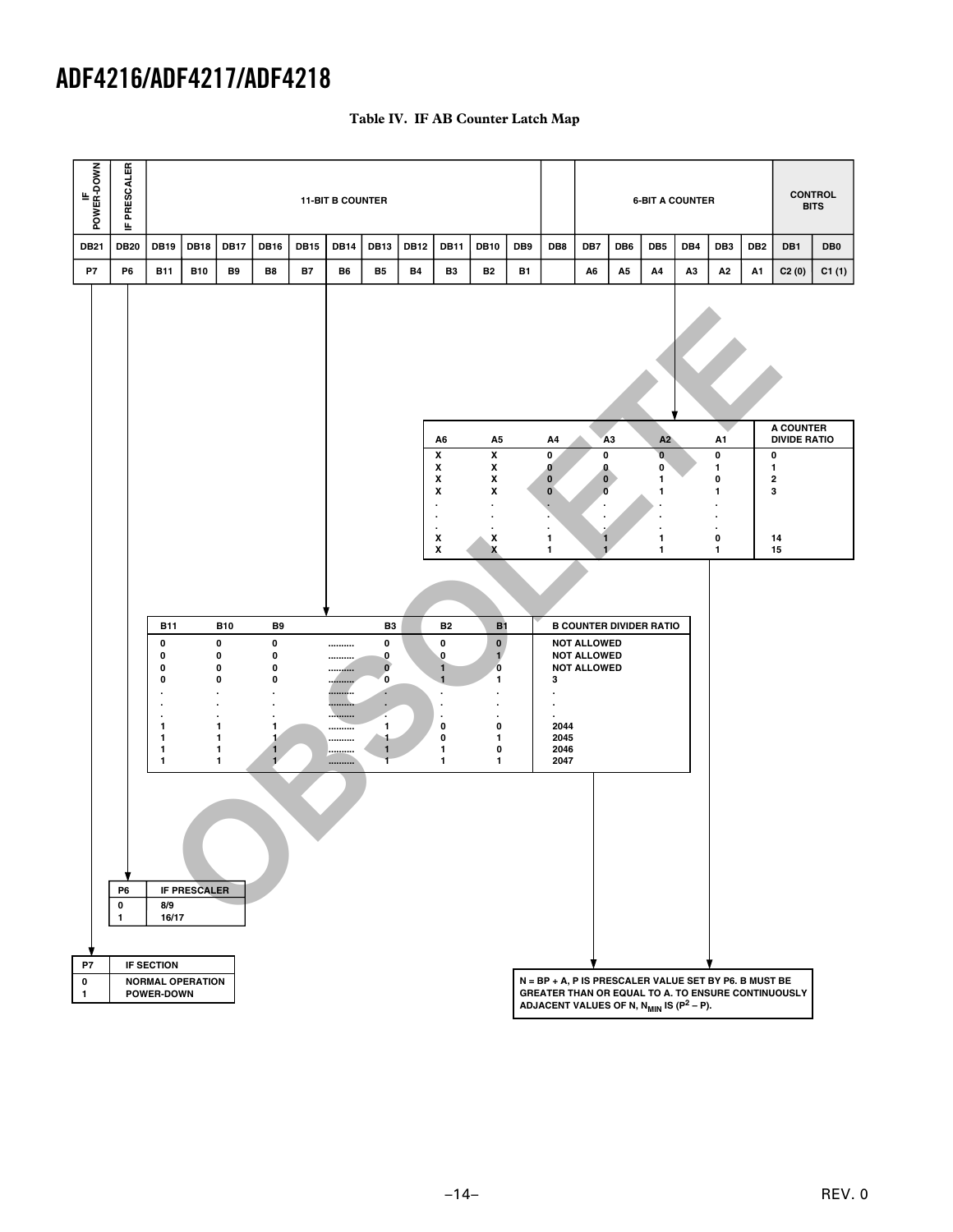| $\mathsf{r}_\mathsf{O}$<br>$\frac{\mu}{\Omega}$ | RF LOCK<br>DETECT | THREE-STATE       | RF CP GAIN           | RF PD<br>POLARITY                   |                       | <b>14-BIT REFERENCE COUNTER, R</b><br><b>DB14</b><br><b>DB13</b><br><b>DB12</b><br><b>DB11</b><br><b>DB10</b><br>DB9<br>DB8<br>DB7<br>DB <sub>5</sub><br>DB4<br>DB <sub>3</sub><br><b>DB15</b><br>DB6<br>DB <sub>2</sub> |                                                                                 |                     |                                                 |                 |                                                   |                   |    |                    |                          |                    |                   |                   |    | <b>CONTROL</b><br><b>BITS</b> |                 |  |
|-------------------------------------------------|-------------------|-------------------|----------------------|-------------------------------------|-----------------------|--------------------------------------------------------------------------------------------------------------------------------------------------------------------------------------------------------------------------|---------------------------------------------------------------------------------|---------------------|-------------------------------------------------|-----------------|---------------------------------------------------|-------------------|----|--------------------|--------------------------|--------------------|-------------------|-------------------|----|-------------------------------|-----------------|--|
| <b>DB21</b>                                     | <b>DB20</b>       | <b>DB19</b>       | <b>DB18</b>          | <b>DB17</b>                         | <b>DB16</b>           |                                                                                                                                                                                                                          |                                                                                 |                     |                                                 |                 |                                                   |                   |    |                    |                          |                    |                   |                   |    | DB1                           | DB <sub>0</sub> |  |
| P <sub>12</sub>                                 | P11               | P10               | P13                  | P9                                  |                       | R <sub>14</sub>                                                                                                                                                                                                          | R <sub>13</sub>                                                                 | R <sub>12</sub>     | R <sub>11</sub>                                 | R <sub>10</sub> | R9                                                | R8                | R7 | R6                 | R5                       | R4                 | R3                | R2                | R1 | C2(1)                         | C1(0)           |  |
|                                                 |                   |                   |                      |                                     |                       |                                                                                                                                                                                                                          |                                                                                 |                     |                                                 |                 |                                                   |                   |    |                    |                          |                    |                   |                   |    |                               |                 |  |
|                                                 |                   |                   |                      |                                     |                       |                                                                                                                                                                                                                          |                                                                                 |                     | R <sub>14</sub>                                 | R <sub>13</sub> |                                                   | R <sub>12</sub>   |    |                    | R3                       |                    | R2                | R1                |    | <b>DIVIDE RATIO</b>           |                 |  |
|                                                 |                   |                   |                      |                                     |                       |                                                                                                                                                                                                                          |                                                                                 |                     | 0<br>0                                          | 0<br>0          |                                                   | 0<br>0            |    | <br>               | 0<br>0                   |                    | O<br>$\mathbf{1}$ | $\mathbf{1}$<br>0 |    | 1<br>$\overline{2}$           |                 |  |
|                                                 |                   |                   |                      |                                     |                       |                                                                                                                                                                                                                          |                                                                                 |                     | 0<br>0                                          | 0<br>0          |                                                   | 0<br>0            |    | <br>               | $\bf{0}$<br>$\mathbf{1}$ |                    | 1<br>$\mathbf{0}$ | 1<br>$\mathbf{0}$ |    | 3<br>4                        |                 |  |
|                                                 |                   |                   |                      |                                     |                       |                                                                                                                                                                                                                          |                                                                                 |                     | ×                                               |                 |                                                   |                   |    | <br><br>Accessive. | ×.<br>٠                  | $\cdot$            |                   |                   |    | Ĭ.                            |                 |  |
|                                                 |                   |                   |                      |                                     |                       |                                                                                                                                                                                                                          |                                                                                 |                     | 1<br>1                                          | 1<br>1          |                                                   | 1<br>$\mathbf{1}$ |    | <br>               | 1<br>1                   |                    | 0<br>$\bf{0}$     | 0<br>1            |    | 16380<br>16381                |                 |  |
|                                                 |                   |                   |                      |                                     |                       |                                                                                                                                                                                                                          |                                                                                 |                     | 1<br>1                                          | 1<br>1          |                                                   | 1,<br>4           |    | <br>.              | 1<br>1                   | -1<br>$\mathbf{1}$ |                   | 0<br>$\mathbf{1}$ |    | 16382<br>16383                |                 |  |
|                                                 |                   |                   |                      |                                     |                       |                                                                                                                                                                                                                          |                                                                                 |                     |                                                 |                 |                                                   |                   |    |                    |                          |                    |                   |                   |    |                               |                 |  |
|                                                 |                   |                   |                      |                                     |                       |                                                                                                                                                                                                                          |                                                                                 |                     |                                                 |                 |                                                   |                   |    |                    |                          |                    |                   |                   |    |                               |                 |  |
|                                                 |                   |                   |                      | P9                                  |                       | PHASE DETECTOR POLARITY                                                                                                                                                                                                  |                                                                                 |                     |                                                 |                 |                                                   |                   |    |                    |                          |                    |                   |                   |    |                               |                 |  |
|                                                 |                   |                   |                      | 0<br>1                              |                       | <b>NEGATIVE</b><br><b>POSITIVE</b>                                                                                                                                                                                       |                                                                                 |                     |                                                 |                 |                                                   |                   |    |                    |                          |                    |                   |                   |    |                               |                 |  |
|                                                 |                   |                   |                      |                                     |                       |                                                                                                                                                                                                                          |                                                                                 |                     |                                                 |                 |                                                   |                   |    |                    |                          |                    |                   |                   |    |                               |                 |  |
|                                                 |                   |                   | P <sub>13</sub><br>0 | $I_{CP}$<br>1.25mA                  |                       |                                                                                                                                                                                                                          |                                                                                 |                     |                                                 |                 |                                                   |                   |    |                    |                          |                    |                   |                   |    |                               |                 |  |
|                                                 |                   |                   | 1                    |                                     | 4.375mA               |                                                                                                                                                                                                                          |                                                                                 |                     |                                                 |                 |                                                   |                   |    |                    |                          |                    |                   |                   |    |                               |                 |  |
|                                                 |                   |                   |                      |                                     |                       |                                                                                                                                                                                                                          |                                                                                 |                     |                                                 |                 |                                                   |                   |    |                    |                          |                    |                   |                   |    |                               |                 |  |
|                                                 |                   | P10               |                      | <b>CHARGE PUMP</b><br><b>OUTPUT</b> |                       |                                                                                                                                                                                                                          |                                                                                 |                     |                                                 |                 |                                                   |                   |    |                    |                          |                    |                   |                   |    |                               |                 |  |
|                                                 |                   | 0<br>$\mathbf{1}$ |                      | <b>NORMAL</b><br><b>THREE-STATE</b> |                       |                                                                                                                                                                                                                          |                                                                                 |                     |                                                 |                 |                                                   |                   |    |                    |                          |                    |                   |                   |    |                               |                 |  |
|                                                 |                   |                   |                      |                                     |                       |                                                                                                                                                                                                                          |                                                                                 |                     |                                                 |                 |                                                   |                   |    |                    |                          |                    |                   |                   |    |                               |                 |  |
|                                                 | P12               | P <sub>11</sub>   |                      | <b>P4</b>                           | <b>FROM IFR LATCH</b> | P <sub>3</sub>                                                                                                                                                                                                           |                                                                                 | <b>MUXOUT</b>       |                                                 |                 |                                                   |                   |    |                    |                          |                    |                   |                   |    |                               |                 |  |
|                                                 | 0<br>0            | $\bf{0}$          |                      | 0<br>0                              | 0<br>J.               |                                                                                                                                                                                                                          |                                                                                 |                     | <b>LOGIC LOW STATE</b><br>IF ANALOG LOCK DETECT |                 |                                                   |                   |    |                    |                          |                    |                   |                   |    |                               |                 |  |
|                                                 | 0                 | X                 |                      | 1                                   | $\mathbf 0$           |                                                                                                                                                                                                                          |                                                                                 |                     | IF REFERENCE DIVIDER OUTPUT                     |                 |                                                   |                   |    |                    |                          |                    |                   |                   |    |                               |                 |  |
|                                                 | 0<br>0            | X<br>$\mathbf{1}$ |                      | $\mathbf{1}$<br>0                   | 1<br>0                |                                                                                                                                                                                                                          | IF N DIVIDER OUTPUT<br>RF ANALOG LOCK DETECT<br><b>RF/IF ANALOG LOCK DETECT</b> |                     |                                                 |                 |                                                   |                   |    |                    |                          |                    |                   |                   |    |                               |                 |  |
|                                                 | 0                 | 1                 |                      | 0                                   | 1                     |                                                                                                                                                                                                                          |                                                                                 |                     |                                                 |                 |                                                   |                   |    |                    |                          |                    |                   |                   |    |                               |                 |  |
|                                                 | $\mathbf{1}$<br>1 | X<br>X            |                      | 0<br>0                              | 0<br>1                |                                                                                                                                                                                                                          |                                                                                 | <b>RF N DIVIDER</b> | <b>RF REFERENCE DIVIDER</b>                     |                 |                                                   |                   |    |                    |                          |                    |                   |                   |    |                               |                 |  |
|                                                 | $\mathbf{1}$      | 0                 |                      | 1                                   | 0                     |                                                                                                                                                                                                                          |                                                                                 |                     |                                                 |                 | FASTLOCK OUTPUT SWITCH ON AND CONNECTED TO MUXOUT |                   |    |                    |                          |                    |                   |                   |    |                               |                 |  |
|                                                 | 1<br>1            | 0<br>1            |                      | 1<br>1                              | 1<br>0                |                                                                                                                                                                                                                          | IF COUNTER RESET<br><b>RF COUNTER RESET</b><br>IF AND RF COUNTER RESET          |                     |                                                 |                 |                                                   |                   |    |                    |                          |                    |                   |                   |    |                               |                 |  |
|                                                 | $\mathbf{1}$      | 1                 |                      | 1                                   | 1                     |                                                                                                                                                                                                                          |                                                                                 |                     |                                                 |                 |                                                   |                   |    |                    |                          |                    |                   |                   |    |                               |                 |  |

# **Table V. RF Reference Counter Latch Map**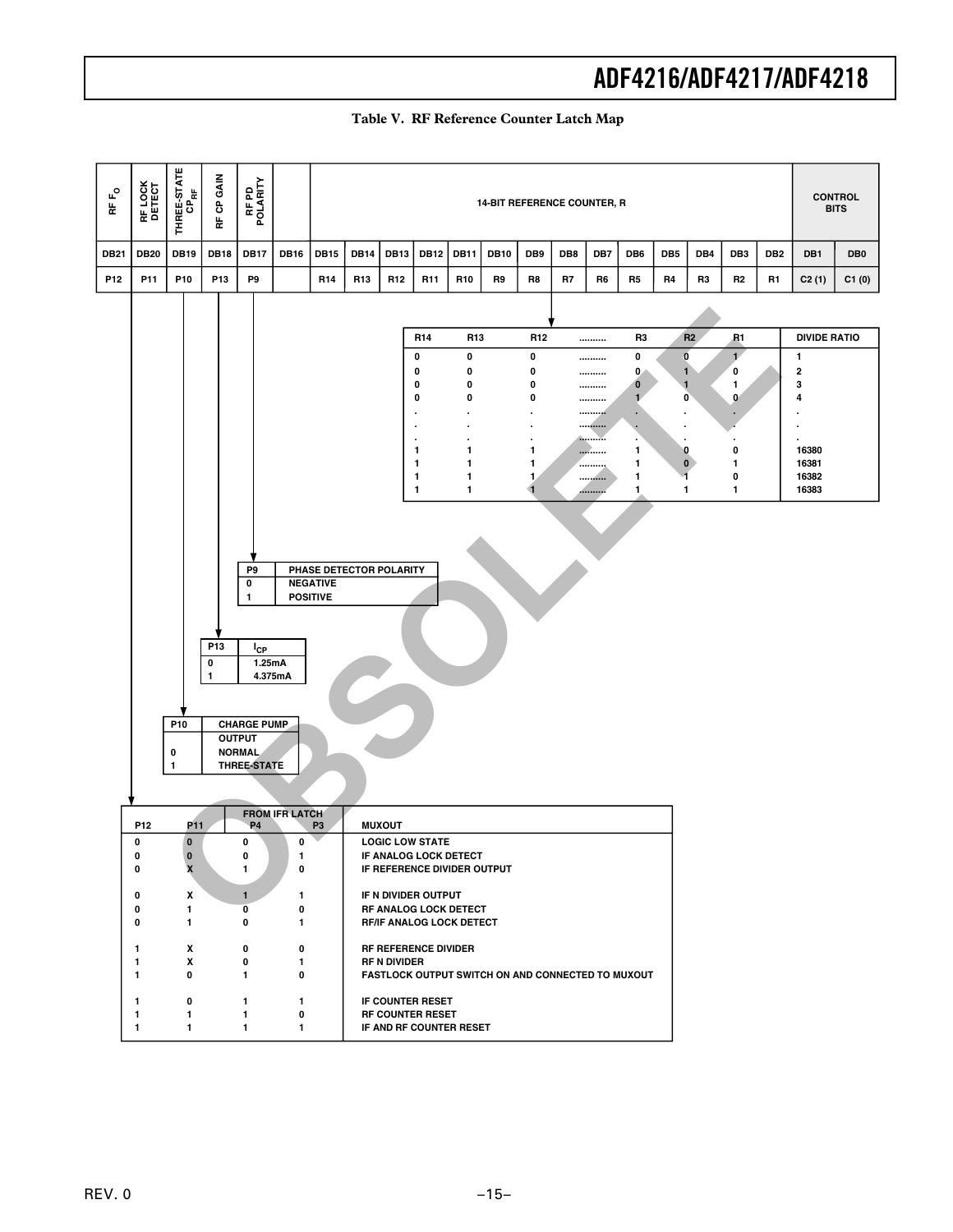| RF<br>POWER-DOWN | RF<br>PRESCALER          |                                                                                               |                     |                                                                                                            |                                                                             |             | <b>11-BIT B COUNTER</b>                            |                                                                                                                                                |             |                                                                                                                             |                                                                                                                                    |           |                                                                                                                   |                                                                                                 | <b>6-BIT A COUNTER</b> |                                    |     |                                   | <b>CONTROL</b><br><b>BITS</b> |                                                     |                 |
|------------------|--------------------------|-----------------------------------------------------------------------------------------------|---------------------|------------------------------------------------------------------------------------------------------------|-----------------------------------------------------------------------------|-------------|----------------------------------------------------|------------------------------------------------------------------------------------------------------------------------------------------------|-------------|-----------------------------------------------------------------------------------------------------------------------------|------------------------------------------------------------------------------------------------------------------------------------|-----------|-------------------------------------------------------------------------------------------------------------------|-------------------------------------------------------------------------------------------------|------------------------|------------------------------------|-----|-----------------------------------|-------------------------------|-----------------------------------------------------|-----------------|
| <b>DB21</b>      | <b>DB20</b>              | <b>DB19</b>                                                                                   | <b>DB18</b>         | <b>DB17</b>                                                                                                | <b>DB16</b>                                                                 | <b>DB15</b> | <b>DB14</b>                                        | <b>DB13</b>                                                                                                                                    | <b>DB12</b> | <b>DB11</b>                                                                                                                 | <b>DB10</b>                                                                                                                        | DB9       | DB8                                                                                                               | DB7                                                                                             | DB <sub>6</sub>        | DB <sub>5</sub>                    | DB4 | DB <sub>3</sub>                   | DB <sub>2</sub>               | DB1                                                 | DB <sub>0</sub> |
| P16              | P14                      | <b>B11</b>                                                                                    | <b>B10</b>          | B9                                                                                                         | B8                                                                          | <b>B7</b>   | B6                                                 | <b>B5</b>                                                                                                                                      | <b>B4</b>   | B <sub>3</sub>                                                                                                              | B <sub>2</sub>                                                                                                                     | <b>B1</b> |                                                                                                                   | A6                                                                                              | A <sub>5</sub>         | А4                                 | АЗ  | A2                                | A1                            | C2(1)                                               | C1(1)           |
|                  |                          |                                                                                               |                     |                                                                                                            |                                                                             |             |                                                    |                                                                                                                                                |             |                                                                                                                             |                                                                                                                                    |           |                                                                                                                   |                                                                                                 |                        |                                    |     |                                   |                               | A COUNTER                                           |                 |
|                  |                          |                                                                                               |                     |                                                                                                            |                                                                             |             |                                                    |                                                                                                                                                |             | A6<br>X                                                                                                                     | A5<br>x                                                                                                                            |           | Α4<br>$\mathbf{0}$                                                                                                |                                                                                                 | A3                     | A2<br>$\mathbf 0$                  |     | A1<br>0                           |                               | <b>DIVIDE RATIO</b><br>$\pmb{0}$                    |                 |
|                  |                          |                                                                                               |                     |                                                                                                            |                                                                             |             |                                                    |                                                                                                                                                |             | x<br>x<br>x<br>$\cdot$<br>٠                                                                                                 | X<br>$\pmb{\mathsf{x}}$<br>x<br>$\cdot$<br>$\cdot$                                                                                 |           | 0<br>0<br>$\mathbf{0}$<br>٠                                                                                       | $\mathbf 0$<br>$\bf{0}$<br>$\pmb{0}$<br>Ō<br>$\cdot$                                            |                        | 0<br>1<br>1<br>٠<br>$\blacksquare$ |     | 1<br>0<br>1<br>$\cdot$<br>$\cdot$ |                               | $\mathbf{1}$<br>$\overline{\mathbf{2}}$<br>3        |                 |
|                  |                          |                                                                                               |                     |                                                                                                            |                                                                             |             |                                                    |                                                                                                                                                |             | $\overline{\phantom{a}}$<br>x<br>x                                                                                          | x<br>X                                                                                                                             |           | 1<br>1                                                                                                            | 1<br>$\mathbf{1}$                                                                               |                        | 1<br>1                             |     | $\blacksquare$<br>0<br>1          |                               | 14<br>15                                            |                 |
|                  |                          |                                                                                               |                     |                                                                                                            |                                                                             |             |                                                    |                                                                                                                                                |             |                                                                                                                             |                                                                                                                                    |           |                                                                                                                   |                                                                                                 |                        |                                    |     |                                   |                               |                                                     |                 |
|                  |                          | <b>B11</b><br>0<br>0<br>0<br>0<br>٠<br>٠<br>1<br>$\mathbf{1}$<br>$\mathbf{1}$<br>$\mathbf{1}$ |                     | <b>B10</b><br>0<br>0<br>0<br>$\pmb{0}$<br>$\bullet$<br>$\cdot$<br>$\bullet$<br>1<br>1<br>1<br>$\mathbf{1}$ | B <sub>9</sub><br>0<br>0<br>0<br>0<br>٠<br>٠<br>1<br>1<br>1<br>$\mathbf{1}$ |             | <br><br>----------<br><br><br><br><br><br><br><br> | B <sub>3</sub><br>0<br>$\mathbf 0$<br>$\mathbf{0}$<br>$\mathbf{0}$<br>×<br>٠<br>٠<br>$\mathbf{1}$<br>$\ddot{\phantom{1}}$<br>$\mathbf{1}$<br>T |             | <b>B2</b><br>0<br>$\pmb{0}$<br>$\mathbf{1}$<br>$\mathbf{1}$<br>$\cdot$<br>$\cdot$<br>$\cdot$<br>0<br>0<br>1<br>$\mathbf{1}$ | <b>B1</b><br>$\mathbf 0$<br>$\mathbf{1}$<br>$\mathbf 0$<br>$\mathbf{1}$<br>٠<br>٠<br>$\blacksquare$<br>0<br>1<br>0<br>$\mathbf{1}$ |           | 3<br>٠<br>٠<br>2044<br>2045<br>2046<br>2047                                                                       | <b>B COUNTER DIVIDE RATIO</b><br><b>NOT ALLOWED</b><br><b>NOT ALLOWED</b><br><b>NOT ALLOWED</b> |                        |                                    |     |                                   |                               |                                                     |                 |
|                  | P14<br>0<br>$\mathbf{1}$ | 64/65<br>32/33                                                                                | <b>RF PRESCALER</b> |                                                                                                            |                                                                             |             |                                                    |                                                                                                                                                |             |                                                                                                                             |                                                                                                                                    |           |                                                                                                                   |                                                                                                 |                        |                                    |     |                                   |                               |                                                     |                 |
| P16<br>0<br>1    |                          | <b>RF SECTION</b><br><b>NORMAL OPERATION</b><br>POWER-DOWN                                    |                     |                                                                                                            |                                                                             |             |                                                    |                                                                                                                                                |             |                                                                                                                             |                                                                                                                                    |           | N = BP + A, P IS PRESCALER VALUE SET BY P6. B MUST BE<br>ADJACENT VALUES OF N, N <sub>MIN</sub> IS ( $P^2 - P$ ). |                                                                                                 |                        |                                    |     |                                   |                               | GREATER THAN OR EQUAL TO A. FOR ENSURE CONTINUOUSLY |                 |

# **Table VI. RF AB Counter Latch Map**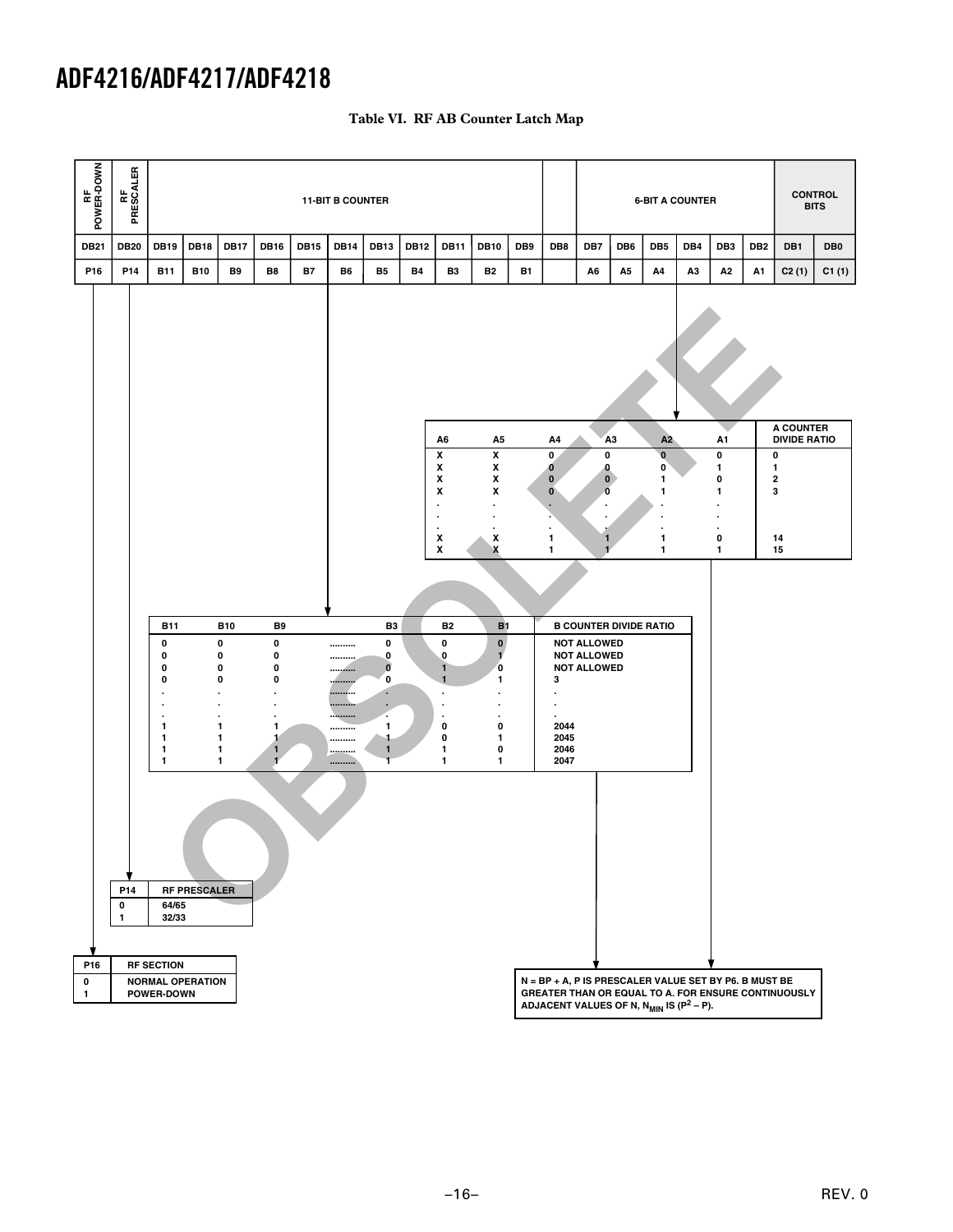### **IF SECTION**

### **Programmable IF Reference (R) Counter**

If control bits C2, C1 are 0, 0 then the data is transferred from the input shift register to the 14 Bit IF R counter. Table III shows the input shift register data format for the IF R counter and the divide ratios possible.

#### **IF Phase Detector Polarity**

P1 sets the IF Phase Detector Polarity. When the IF VCO characteristics are positive, this should be set to "1." When they are negative, it should be set to "0." See Table III.

#### **IF Charge Pump Three-State**

P2 puts the IF charge pump into three-state mode when programmed to a "1." It should be set to "0" for normal operation. See Table III.

#### **IF Charge Pump Currents**

P5 sets the IF Charge Pump current. With P5 set to "0,"  $I_{CP}$  is 1.25 mA. With P5 set to " $1$ ,"  $I_{CP}$  is 4.375 mA. See Table III.

#### **Programmable IF AB Counter**

If control bits C2, C1 are 0, 1, the data in the input register is used to program the IF AB counter. The AB counter consists of a 6-bit swallow counter (A counter) and 11-bit programmable counter (B counter). Table IV shows the input register data format for programming the IF AB counter and the divide ratios possible.

#### **IF Prescaler Value**

P6 in the IF AB Counter Latch sets the IF prescaler value. Either 8/9 or 16/17 is available. See Table IV.

#### **IF Power-Down**

Table III and Table V show the power-down bits in the ADF4216 family. See Power-Down section for functional description.

### **RF SECTION**

#### **Programmable RF Reference (R) Counter**

If control bits C2, C1 are 1, 0, the data is transferred from the input shift register to the 14-bit RFR counter. Table V shows the input shift register data format for the RFR counter and the divide ratios possible.

### **RF Phase Detector Polarity**

P9 sets the IF Phase Detector Polarity. When the RF VCO characteristics are positive this should be set to "1." When they are negative it should be set to "0." See Table V.

#### **RF Charge Pump Three-State**

P10 puts the RF charge pump into three-state mode when programmed to a "1." It should be set to "0" for normal operation. See Table V.

### **RF Program Modes**

Table III and Table V show how to set up the Program Modes in the ADF4216 family.

### **RF Charge Pump Currents**

P13 sets the RF Charge Pump current. With P13 set to "0,"  $I_{CP}$ is 1.25 mA. With P5 set to "1,"  $I_{CP}$  is 4.375 mA. See Table V.

### **Programmable RF AB Counter**

If control bits C2, C1 are 1, 1, the data in the input register is used to program the RF N (AB) counter. The AB counter consists of a 6-bit swallow counter (A Counter) and an 11-bit

programmable counter (B Counter). Table VI shows the input register data format for programming the RF N counter and the divide ratios possible.

### **RF Prescaler Value**

P14 in the RF AB Counter Latch sets the RF prescaler value. Either 32/33 or 64/65 is available. See Table VI.

#### **RF Power-Down**

Table IV and Table VI show the power-down bits in the ADF4216 family. See Power-Down section for functional description.

#### **RF Fastlock**

The RF CP Gain bit (P17) of the RF N register in the ADF4210 family is the Fastlock Enable Bit. Only when this is "1" is IF Fastlock enabled. When Fastlock is enabled, the RF CP current is set to its maximum value. Also an extra loop filter damping resistor to ground is switched in using the  $FL<sub>0</sub>$  pin, thus compensating for the change in loop characteristics while in Fastlock. Since the RF CP Gain bit is contained in the RF N Counter, only one write is needed both to program a new output frequency and to initiate Fastlock. To come out of Fastlock, the RF CP Gain bit on the RF N register must be set to "0." See Table VI. **Example the set of CA and the set of CA and the RF Negister and the set of "0" for normal operation. Factor is and the set of the set of the set of the set of the set of the set of the set of the set of the set of the se** 

# **APPLICATIONS SECTION**

# **Local Oscillator for GSM Handset Receiver**

Figure 7 shows the ADF4216 being used in a classic superheterodyne receiver to provide the required LOs (Local Oscillators).

In this circuit, the reference input signal is applied to the circuit at  $REF_{IN}$  and is being generated by a 13 MHz TCXO (Temperature Controlled Crystal Oscillator).

In order to have a channel spacing of 200 kHz (the GSM standard), the reference input must be divided by 65, using the on-chip reference counter.

The RF output frequency range is 1050 MHz to 1085 MHz. Loop filter component values are chosen so that the loop bandwidth is 20 kHz. The synthesizer is set up for a charge pump current of 4.375 mA and the VCO sensitivity is 15.6 MHz/V.

The IF output is fixed at 125 MHz. The IF loop bandwidth is chosen to be 20 kHz with a channel spacing of 200 kHz. Loop filter component values are chosen accordingly.

### **Local Oscillator for WCDMA Receiver**

Figure 8 shows the ADF4217 being used to generate the local oscillator frequencies for a Wideband CDMA (WCDMA) system.

The RF output range needed is 1720 MHz to 1780 MHz. The VCO190–1750T will accomplish this. Channel spacing is 200 kHz with a 20 kHz loop bandwidth. VCO sensitivity is 32 MHz/V. Charge pump current of 4.375 mA is used and the desired phase margin for the loop is 45°.

The IF output is fixed at 200 MHz. The VCO190–200T is used. It has a sensitivity of 11.5 MHz/V. Channel spacing and loop bandwidth is chosen to be the same as the RF side.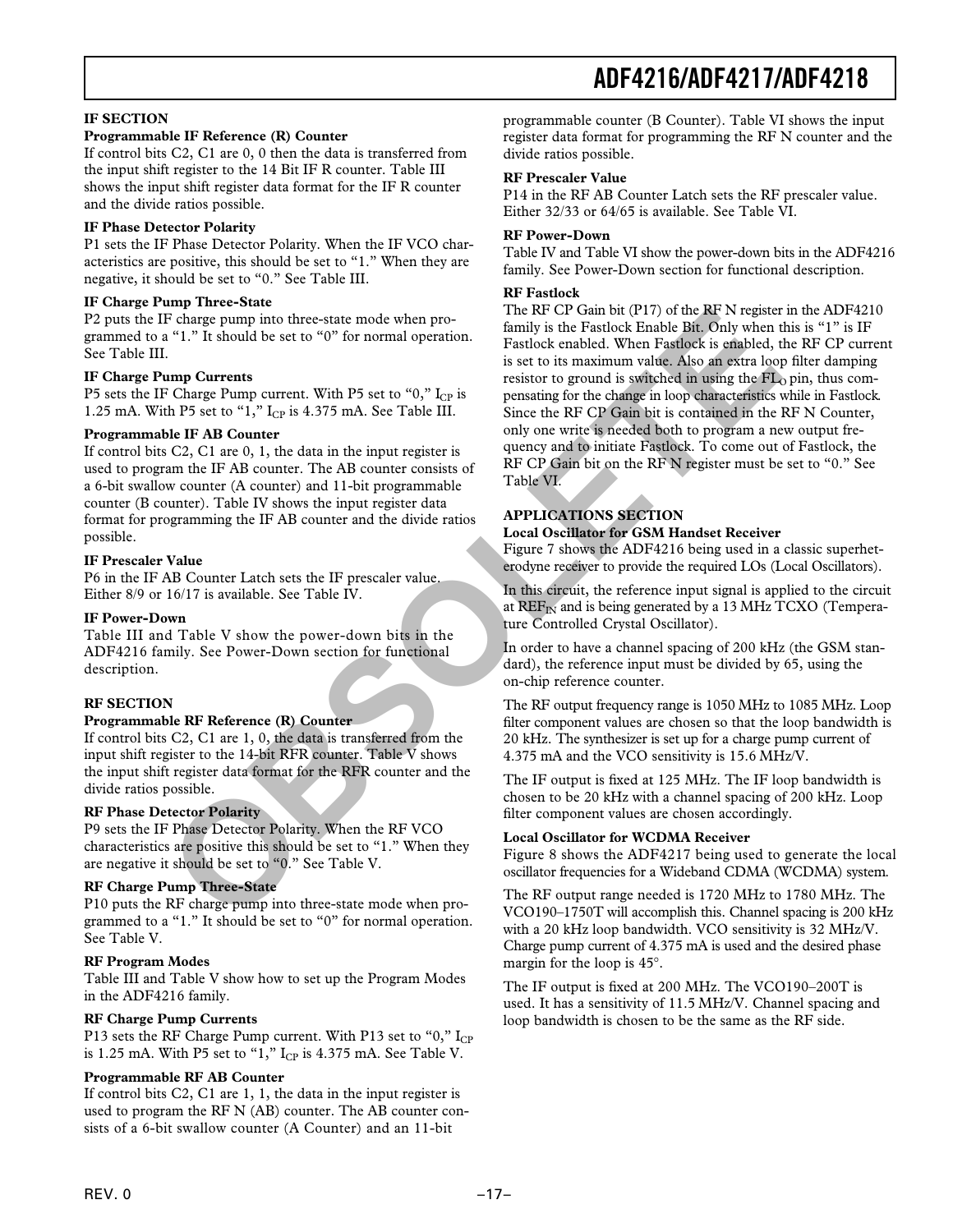

Figure 7. GSM Handset Receiver Local Oscillator Using the ADF4216



Figure 8. Local Oscillator for WCDMA Receiver Using the ADF4217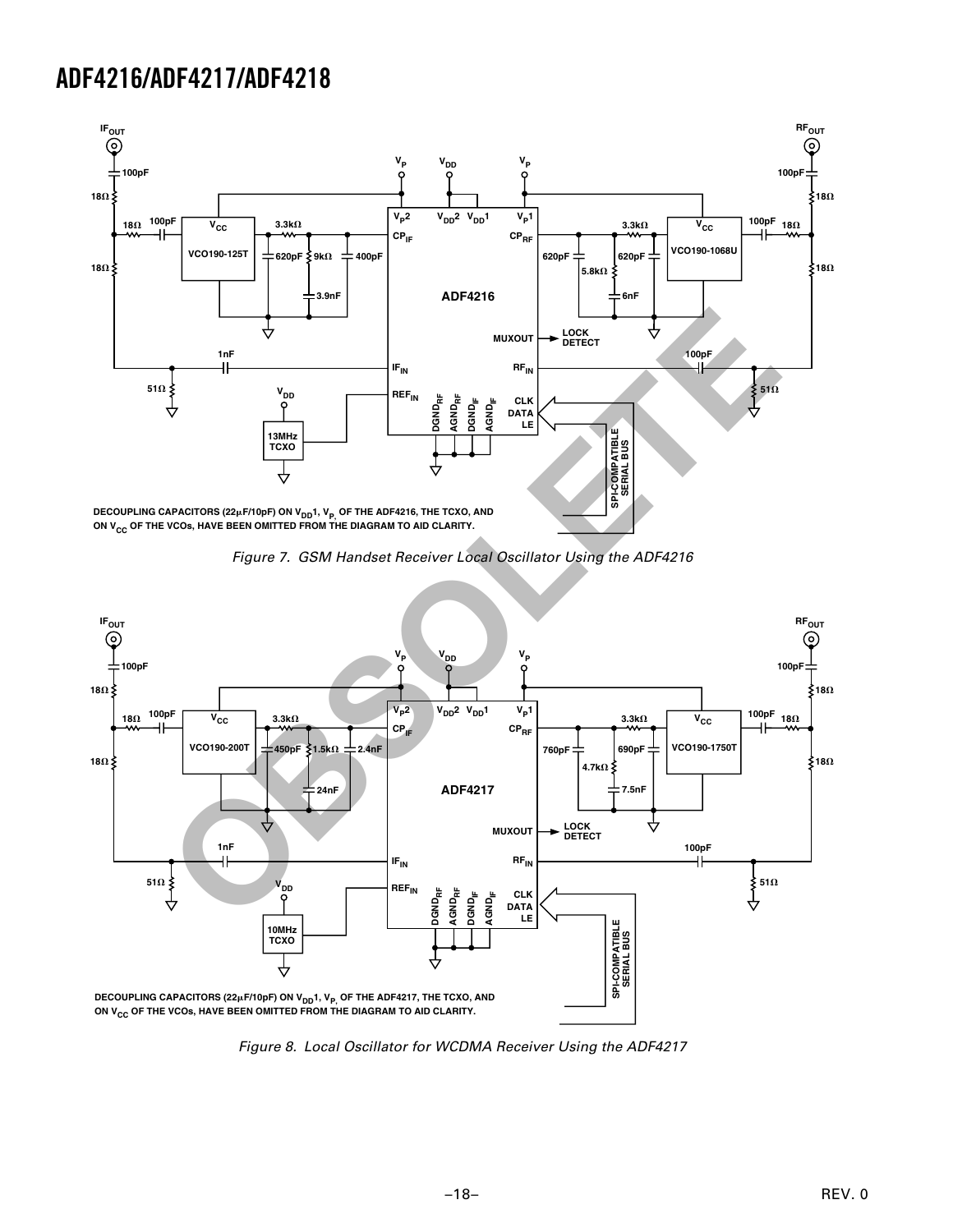### **INTERFACING**

The ADF4216/ADF4217/ADF4218 family has a simple SPIcompatible serial interface for writing to the device. SCLK, SDATA, and LE (Latch Enable) control the data transfer. When LE goes high, the 22 bits that have been clocked into the input register on each rising edge of SCLK will be transferred to the appropriate latch. See Figure 1 for the Timing Diagram and Table I for the Latch Truth Table.

The maximum allowable serial clock rate is 20 MHz. This means that the maximum update rate possible for the device is 909 kHz or one update every 1.1 ms. This is certainly more than adequate for systems that will have typical lock times in hundreds of microseconds.

### **ADuC812 Interface**

Figure 9 shows the interface between the ADF421x family and the ADuC812 microconverter. Since the ADuC812 is based on an 8051 core, this interface can be used with any 8051-based microcontroller. The microconverter is set up for SPI Master Mode with CPHA  $= 0$ . To initiate the operation, the I/O port driving LE is brought low. Each latch of the ADF421x family needs a 22-bit word. This is accomplished by writing three 8-bit bytes from the microconverter to the device. When the third byte has been written, the LE input should be brought high to complete the transfer.

On first applying power to the ADF421x family, it requires four writes (one each to the R counter latch and the AB counter latch for both RF1 and RF2 side) for the output to become active.

When operating in the mode described, the maximum SCLOCK rate of the ADuC812 is 4 MHz. This means that the maximum rate at which the output frequency can be changed will be about 180 kHz.



Figure 9. ADuC812 to ADF421x Family Interface

#### **ADSP-2181 Interface**

Figure 10 shows the interface between the ADF421x family and the ADSP-21xx Digital Signal Processor. As previously noted, the ADF421x family needs a 22-bit serial word for each latch write. The easiest way to accomplish this using the ADSP-21xx family is to use the Autobuffered Transmit Mode of operation with Alternate Framing. This provides a means for transmitting an entire block of serial data before an interrupt is generated. Set up the word length for eight bits and use three memory locations for each 22-bit word. To program each 22-bit latch, store the three 8-bit bytes, enable the Autobuffered mode and then write to the transmit register of the DSP. This last operation initiates the autobuffer transfer.



Figure 10. ADSP-21xx to ADF421x Family Interface